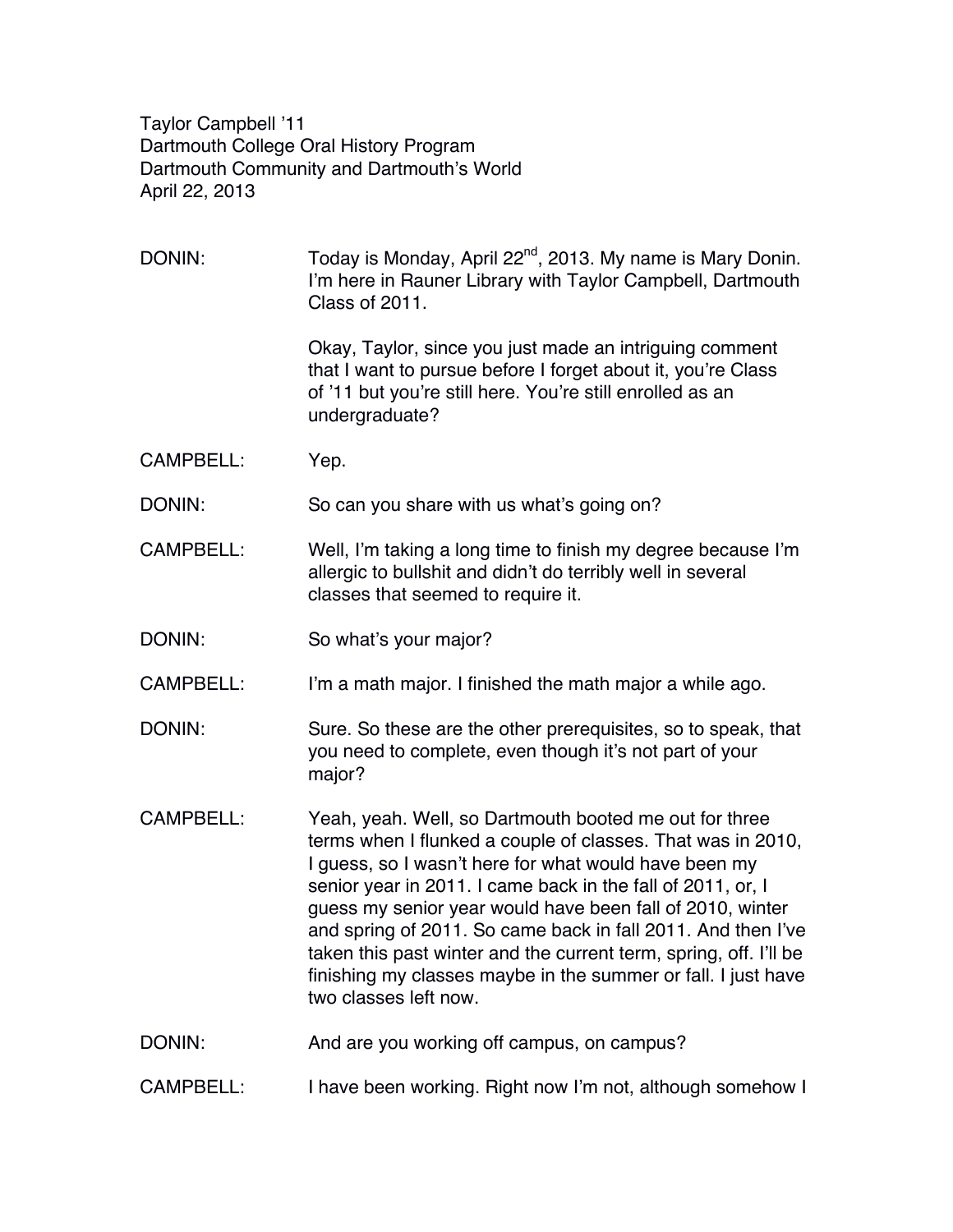seem to be distressingly busy anyway. DONIN: So do you find this a good place to be? I mean, how does it feel to be not enrolled but here still in the sort of Dartmouth bubble in the Upper Valley? How is that? CAMPBELL: I don't know. It's a place to live. It's good to be around a university because there are a lot of smart, interesting people around to run into, and I hang around Sudikoff, in Sean Smith's lab. I go to the lunches there, talk to people about computing and security and stuff. I like the Co-op, the food co-op. DONIN: Yep, we're lucky to have it. CAMPBELL: Yes. And all the wonderful, great ingredients and cheeses around here. DONIN: Yup. And I assume - I mean, you're not the first undergrad that hasn't graduated when he's supposed to, he or she is supposed to. I'm astounded by how many there are that still hang around here, so you probably have a community of friends. CAMPBELL: Actually, no, I don't know any other '11s or '12s who are still around. DONIN: Oh, really? CAMPBELL: That is, who haven't graduated yet. I'm living with a '12 who is still around, but he graduated last year. There are a few other '11s and '12s who are still around, but they graduated on time. DONIN: I see. Right. Some have a hard time leaving, for other reasons. CAMPBELL: Yeah. DONIN: Right. Well, let's back up a little and find out how it is you came here. I mean, are you what they call a legacy, or was it a high school guidance counselor? Where'd you grow up, and how did you end up coming to Dartmouth? CAMPBELL: Well, I'm from Boston, from Brookline in particular. And I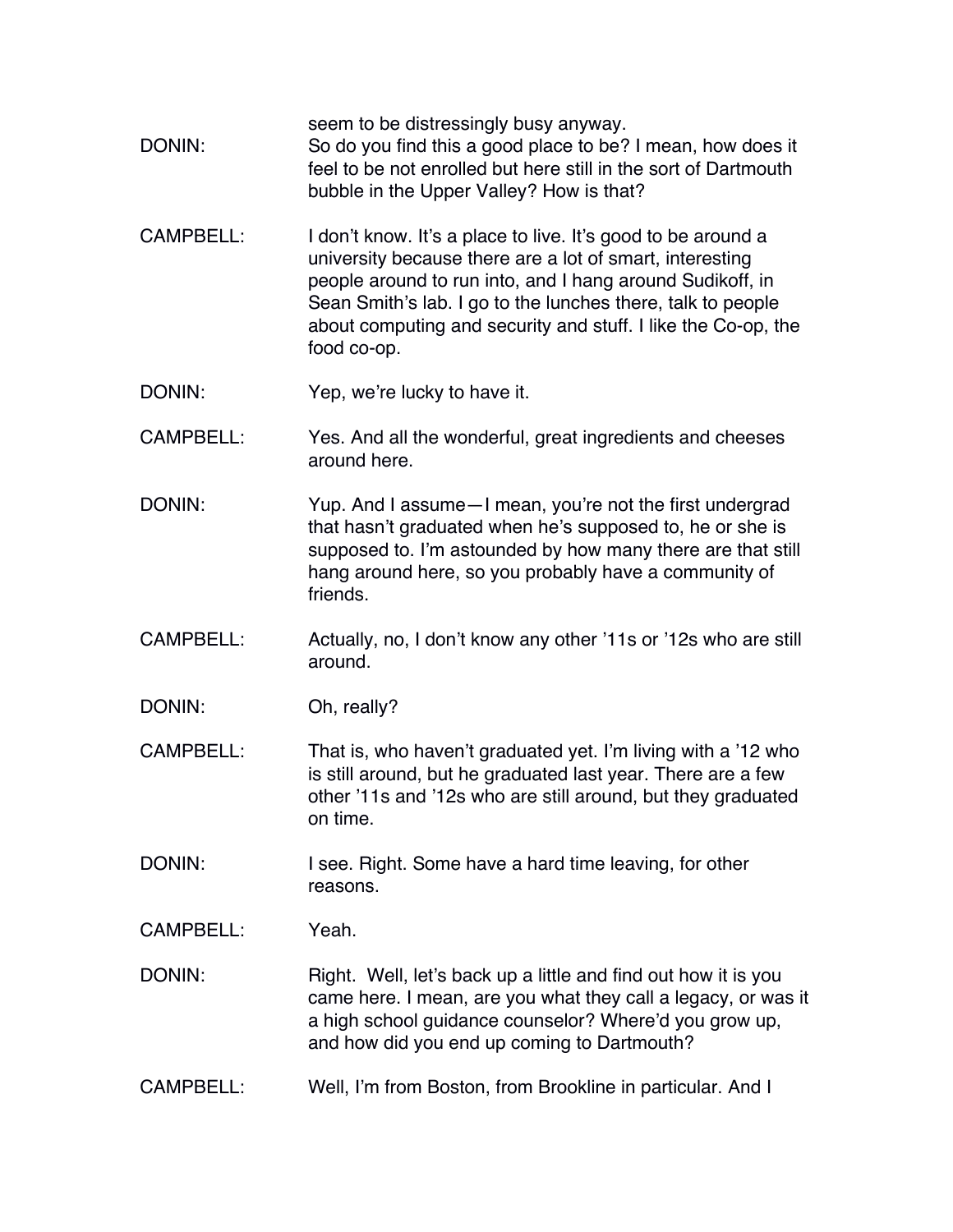suppose, in a certain sense, I am a legacy in that my brother, Brian, was an '04, although he didn't graduate. He got Parkhursted.

- DONIN: [Chuckles.] They're still using that term, huh?
- CAMPBELL: Oh, yeah, yeah. He spent maybe a year or two here at Dartmouth before he got Parkhursted, although he hung around in the Upper Valley for a while, working at the hospital, at the Interactive Media Lab, until the IML, the Interactive Media Lab, ran out of grant funding in about 2006, '07 or so and went away, at which point he moved down to Boston.
- DONIN: Oh, the IML went away.
- CAMPBELL: Evaporated.
- DONIN: Yeah.

CAMPBELL: So that must have been 2008 or 2009, not 2006 or 2007, because he was still around here when I came up for Dimensions and for the first year or two that I was at Dartmouth, which was—I started in fall 2007.

- DONIN: Mhmm. So you had an idea of what—I mean, you obviously—you'd been up here before you matriculated.
- CAMPBELL: Yeah.

DONIN: To visit him.

CAMPBELL: Yeah.

DONIN: And, despite his being Parkhursted, you came anyway.

CAMPBELL: Well, so I applied to ten schools. I didn't really think much of applying to Dartmouth. I just put it on the list because that's where Brian went. And of the ten schools I applied to, I got into two, one of which was Dartmouth and the other was UMass Amherst. So I visited Dartmouth, and I visited UMass Amherst, and I had a much more positive experience at Dartmouth than at UMass.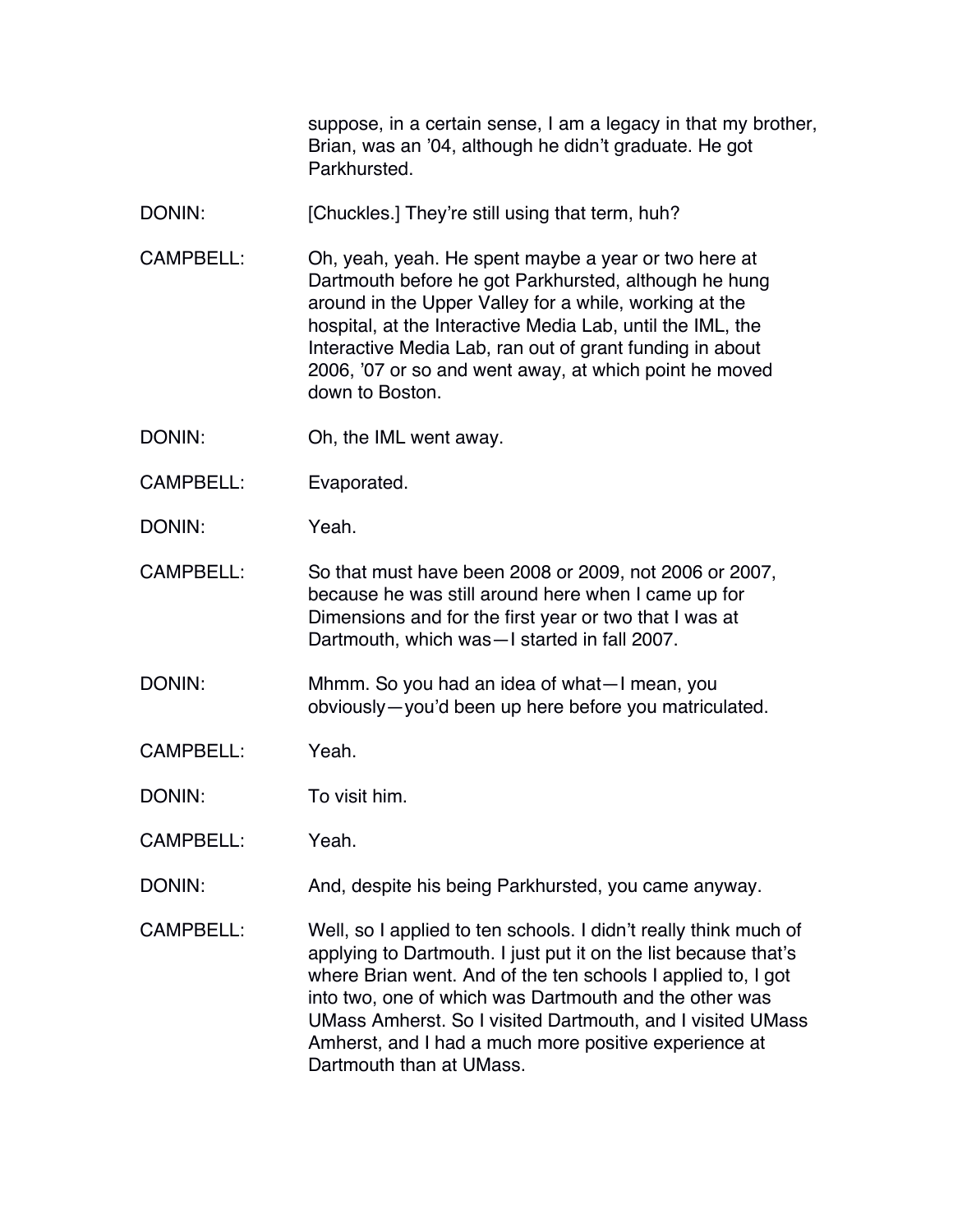| DONIN:           | During your visit?                                                                                                                                                                                                                                                                                                                                                                                                                                                                                                                                                                       |
|------------------|------------------------------------------------------------------------------------------------------------------------------------------------------------------------------------------------------------------------------------------------------------------------------------------------------------------------------------------------------------------------------------------------------------------------------------------------------------------------------------------------------------------------------------------------------------------------------------------|
| CAMPBELL:        | During the visit, yeah.                                                                                                                                                                                                                                                                                                                                                                                                                                                                                                                                                                  |
| DONIN:           | And at that point, were you focused on doing math? I mean,<br>were you specifically looking at the math department?                                                                                                                                                                                                                                                                                                                                                                                                                                                                      |
| <b>CAMPBELL:</b> | No, I actually didn't really look at the math department. It<br>hadn't occurred to me to be a math major at that time. I did a<br>lot of computing, computer science stuff when I was in high<br>school. I hung around MIT a lot, a bunch of students and<br>professors at MIT, undergrads and grad students,<br>particularly at MIT's Computer Science and AI Lab, CSAIL.<br>So I was looking at the computer science departments<br>mainly, and I also glanced at the linguistics departments<br>'cause, you know, I suppose I have a hobbyist's interest,<br>perhaps, in linguistics. |
|                  | So when I visited Dartmouth, I spent a week here, and I lived<br>with Brian, who was living in Norwich at the time, in the<br>house of a professor, a chemistry professor, Professor<br>Gribble, who was on sabbatical at the time. And we went to<br>Flavors of the Valley. You ever been there?                                                                                                                                                                                                                                                                                        |
| DONIN:           | I was working there last Sunday.                                                                                                                                                                                                                                                                                                                                                                                                                                                                                                                                                         |
| <b>CAMPBELL:</b> | Oh, okay. Oh, did I just miss it this year?                                                                                                                                                                                                                                                                                                                                                                                                                                                                                                                                              |
| DONIN:           | Yes.                                                                                                                                                                                                                                                                                                                                                                                                                                                                                                                                                                                     |
| <b>CAMPBELL:</b> | Bummer!                                                                                                                                                                                                                                                                                                                                                                                                                                                                                                                                                                                  |
| DONIN:           | [Laughs.]                                                                                                                                                                                                                                                                                                                                                                                                                                                                                                                                                                                |
| <b>CAMPBELL:</b> | I was just thinking about it, like, last week, wondering, I<br>wonder when it's happening? I haven't heard anything about<br>it yet.                                                                                                                                                                                                                                                                                                                                                                                                                                                     |
| DONIN:           | My daughter was actually the organizer of it last year.                                                                                                                                                                                                                                                                                                                                                                                                                                                                                                                                  |
| <b>CAMPBELL:</b> | Oh, okay.                                                                                                                                                                                                                                                                                                                                                                                                                                                                                                                                                                                |
| DONIN:           | So we got roped into being permanent volunteers now.                                                                                                                                                                                                                                                                                                                                                                                                                                                                                                                                     |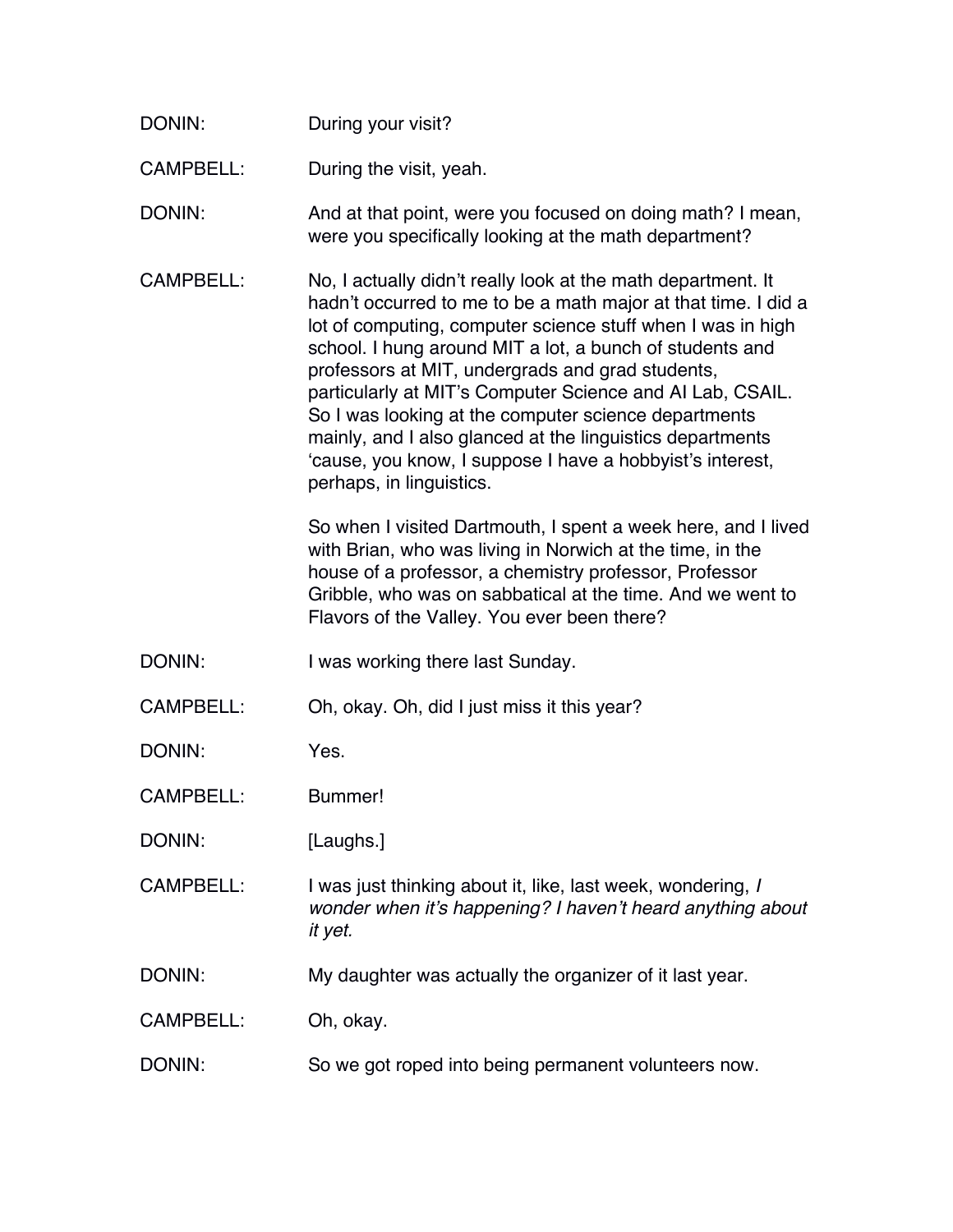| <b>CAMPBELL:</b> | Okay.                                                                                                                                                                                                                     |
|------------------|---------------------------------------------------------------------------------------------------------------------------------------------------------------------------------------------------------------------------|
| DONIN:           | [Laughs.]                                                                                                                                                                                                                 |
| CAMPBELL:        | Oh, well. I've gone to it most years now since 2007.                                                                                                                                                                      |
| DONIN:           | Yeah, that's great.                                                                                                                                                                                                       |
| <b>CAMPBELL:</b> | Yeah. And so then the week that I visited contained the half-<br>week or weekend of Dimensions, and so that was pretty nice.                                                                                              |
|                  | When I went to UMass, I had the worst Indian food I've ever<br>eaten in my life.                                                                                                                                          |
| DONIN:           | [Laughs.]                                                                                                                                                                                                                 |
| <b>CAMPBELL:</b> | I should have taken a hint that—well, it was in Northampton,<br>not in Amherst. But I should have taken a hint that—it was at,<br>like, six, six thirty in the evening, and the place was not small,<br>but it was empty. |
| DONIN:           | That's a problem.                                                                                                                                                                                                         |
| <b>CAMPBELL:</b> | Yeah.                                                                                                                                                                                                                     |
| DONIN:           | In a student town.                                                                                                                                                                                                        |
| <b>CAMPBELL:</b> | Yeah.                                                                                                                                                                                                                     |
| DONIN:           | [Laughs.]                                                                                                                                                                                                                 |
| <b>CAMPBELL:</b> | The samosa was cold in the middle, and hot on the outside. I<br>think they had just microwaved it.                                                                                                                        |
| DONIN:           | Yeah. Well, the Indian food here isn't much better.                                                                                                                                                                       |
| <b>CAMPBELL:</b> | Jewel is way better than that.                                                                                                                                                                                            |
| DONIN:           | [Laughs.]                                                                                                                                                                                                                 |
| <b>CAMPBELL:</b> | I mean, yeah, I've had Indian food that's far better than<br>Jewel, but Jewel is, yeah, certainly passable Indian cuisine.                                                                                                |
| DONIN:           | Right. So the Indian food decided it. [Laughs.]                                                                                                                                                                           |
|                  |                                                                                                                                                                                                                           |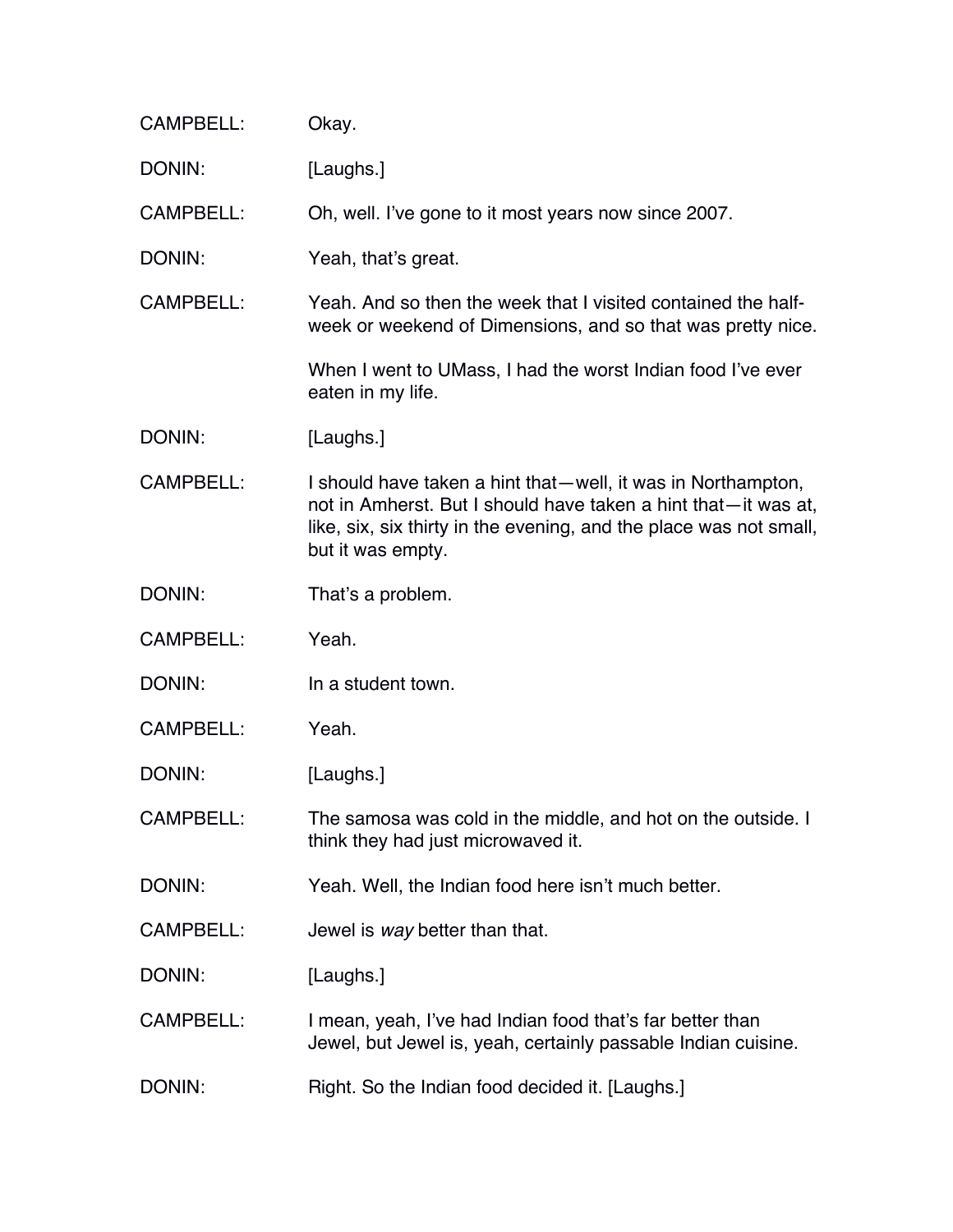CAMPBELL: So when I went to UMass, I was going to meet a professor that—well, actually I should back up a bit and add that when Brian was Parkhursted, he transferred to UMass and took a bunch of classes there. Didn't quite finish his degree, sort of, until in 2010 some bureaucracy shuffling happened, and somebody realized, "Oh, actually you've met all the requirements." So ten years after he started as an undergrad, he got his undergrad degree. So he knew some professors at UMass as well, and so I went to meet some professors at UMass.

> The two professors I had arranged to meet, or, I'd tried to arrange to meet—one of them was in the computer science department; one of them was in the linguistics department. The linguistics professor, who actually was a Dartmouth alum, wasn't around at the time, but he had me talk to another linguistics professor. The CS professor at the last minute, just as I was arriving at UMass in the morning, said, "Whoops!" Actually, no he didn't even tell me that he wasn't going to be around, but I went into the CS department to meet the professor I was scheduled to meet, and somebody else met me instead and said, "Hi, I'm the replacement for" whoever it was. I don't even remember his name now.

> And I had a very brief, like ten-minute conversation with him, in which he explained a couple of things to me: 1) Dartmouth is a way better school than UMass. He said that outright, basically. 2) The way that UMass admissions works is that they admit everybody who is remotely the least bit qualified, and then advertise.

- DONIN: Advertise what?
- CAMPBELL: They just try to market the school to all the people who'd been admitted, send them lots of fliers saying, "Hey, UMass is a cool place. You should come here."

DONIN: Oh.

CAMPBELL: And after ten minutes, somebody knocked on his door and poked a head in, and he turned to me and said, "So are we done?" [Chuckles.]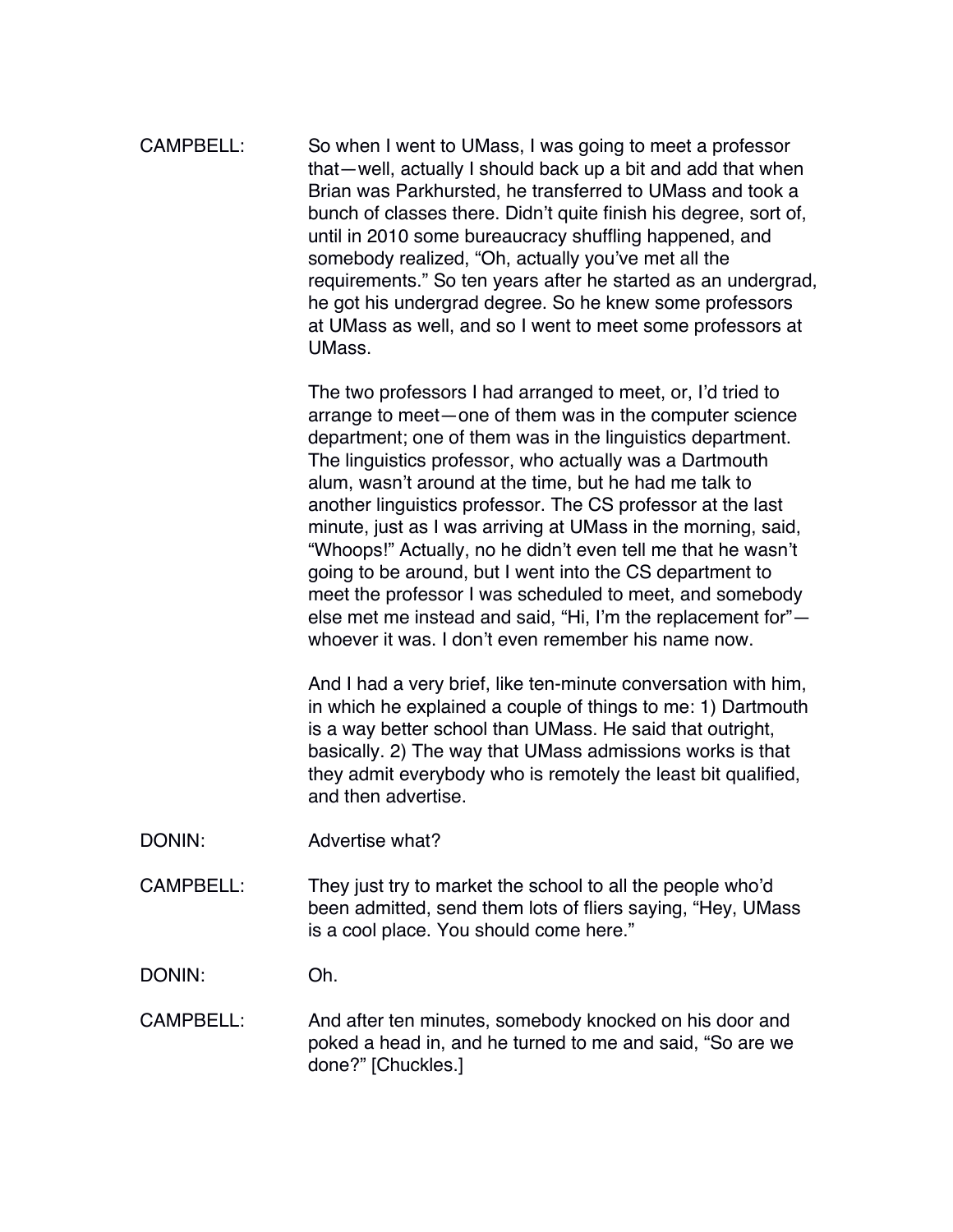- DONIN: Oh, dear. Oh. Well, it was an easy decision, then.
- CAMPBELL: [Chuckles] Yeah. So I met another professor at UMass, and I had a much nicer conversation with him, although it seemed like it wasn't going to be—it seemed like the class that he was teaching, which I dropped in on, wasn't terribly interesting and I probably wouldn't have gotten very much out of it. So, yeah, I just had a much nicer experience at Dartmouth than UMass. And of the ten schools I applied to, they were my two options, so I just decided to come to Dartmouth.
- DONIN: And at that point, Brian was no longer here, or was he?
- CAMPBELL: No, he was still here in the Upper Valley. Yes, he was working at the IML.
- DONIN: Oh, that's right. Okay.
- CAMPBELL: In 2007 he was living in Norwich, and that's when I came to Dimensions—
- DONIN: Okav. I see.
- CAMPBELL: — and crashed at his place.
- DONIN: So you had sort of a nice welcome here, obviously, -
- CAMPBELL: Mm-hm.
- DONIN: —'cause your brother was here.
- CAMPBELL: Yeah.
- DONIN: So you didn't go through that sort of awkward—did you do Trips?
- CAMPBELL: Oh, yeah, I did Trips. And Trips was great. I was a little bit well, I was rather equivocal about Dartmouth when I came up here, and I think my time at Trips was the time when I have been least equivocal about Dartmouth.

DONIN: Really!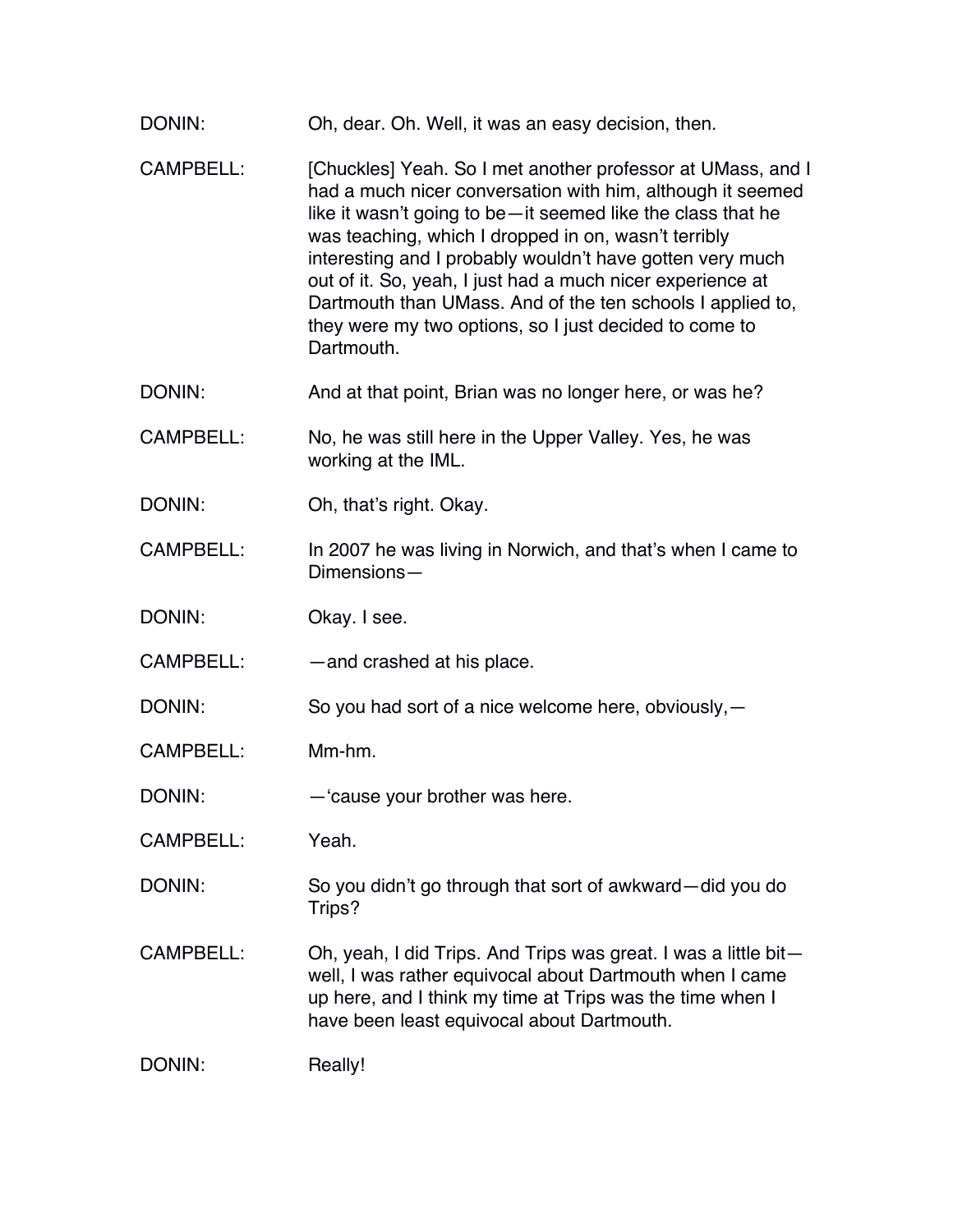| <b>CAMPBELL:</b> | Yeah.                                                                                                                                                                                                                                                                                                                                                                                                                                                                                                                                                                                                         |
|------------------|---------------------------------------------------------------------------------------------------------------------------------------------------------------------------------------------------------------------------------------------------------------------------------------------------------------------------------------------------------------------------------------------------------------------------------------------------------------------------------------------------------------------------------------------------------------------------------------------------------------|
| DONIN:           | Uh-huh. So it was a good experience. Wha'd you do? Wha'd<br>you choose?                                                                                                                                                                                                                                                                                                                                                                                                                                                                                                                                       |
| <b>CAMPBELL:</b> | I forget what I chose as a trip, but what I was assigned to<br>was Nature Painting.                                                                                                                                                                                                                                                                                                                                                                                                                                                                                                                           |
| DONIN:           | Oh, nice.                                                                                                                                                                                                                                                                                                                                                                                                                                                                                                                                                                                                     |
| CAMPBELL:        | I didn't even know that that was a trip, I think, until I was<br>assigned to it. So we had a maybe five-mile hike or so, and<br>then we cabin camped and wandered around and pretended<br>to paint nature, although I don't know how to paint, so it was<br>blob painting mostly.                                                                                                                                                                                                                                                                                                                             |
| DONIN:           | [Laughs.] Blob painting. [Laughs.] That's a good description.                                                                                                                                                                                                                                                                                                                                                                                                                                                                                                                                                 |
| <b>CAMPBELL:</b> | What was more fun than the Nature Painting I think was<br>cooking dinner in the cabin. We didn't really have all the<br>necessary ingredients to cook terribly well, so I had to<br>improvise. And we didn't have any oil or butter or anything,<br>so in order to sauté some vegetables, I-well, we had some<br>cheddar cheese, and that does have oil in it, and so I just put<br>that right into the sautéing pan, and it actually worked. We<br>were able to make some quesadillas that way. It was a lot of<br>trouble to clean, although since I was doing all the cooking<br>my trip mates cleaned it. |
| DONIN:           | Somebody else. [Laughter] Food seems to be a recurring<br>theme here with you. Is food-                                                                                                                                                                                                                                                                                                                                                                                                                                                                                                                       |
| CAMPBELL:        | I like food.                                                                                                                                                                                                                                                                                                                                                                                                                                                                                                                                                                                                  |
| DONIN:           | Yeah. So did you bond with those people enough that they<br>stayed your friends, the people that you did your trip with?                                                                                                                                                                                                                                                                                                                                                                                                                                                                                      |
| <b>CAMPBELL:</b> | No, not really. I had some trip reunions with them a few<br>times, but I didn't really stay in contact with them much after<br>trips.                                                                                                                                                                                                                                                                                                                                                                                                                                                                         |
| DONIN:           | So what dorm were you assigned to?                                                                                                                                                                                                                                                                                                                                                                                                                                                                                                                                                                            |
| CAMPBELL:        | I was in the McLaughlin Cluster.                                                                                                                                                                                                                                                                                                                                                                                                                                                                                                                                                                              |
|                  |                                                                                                                                                                                                                                                                                                                                                                                                                                                                                                                                                                                                               |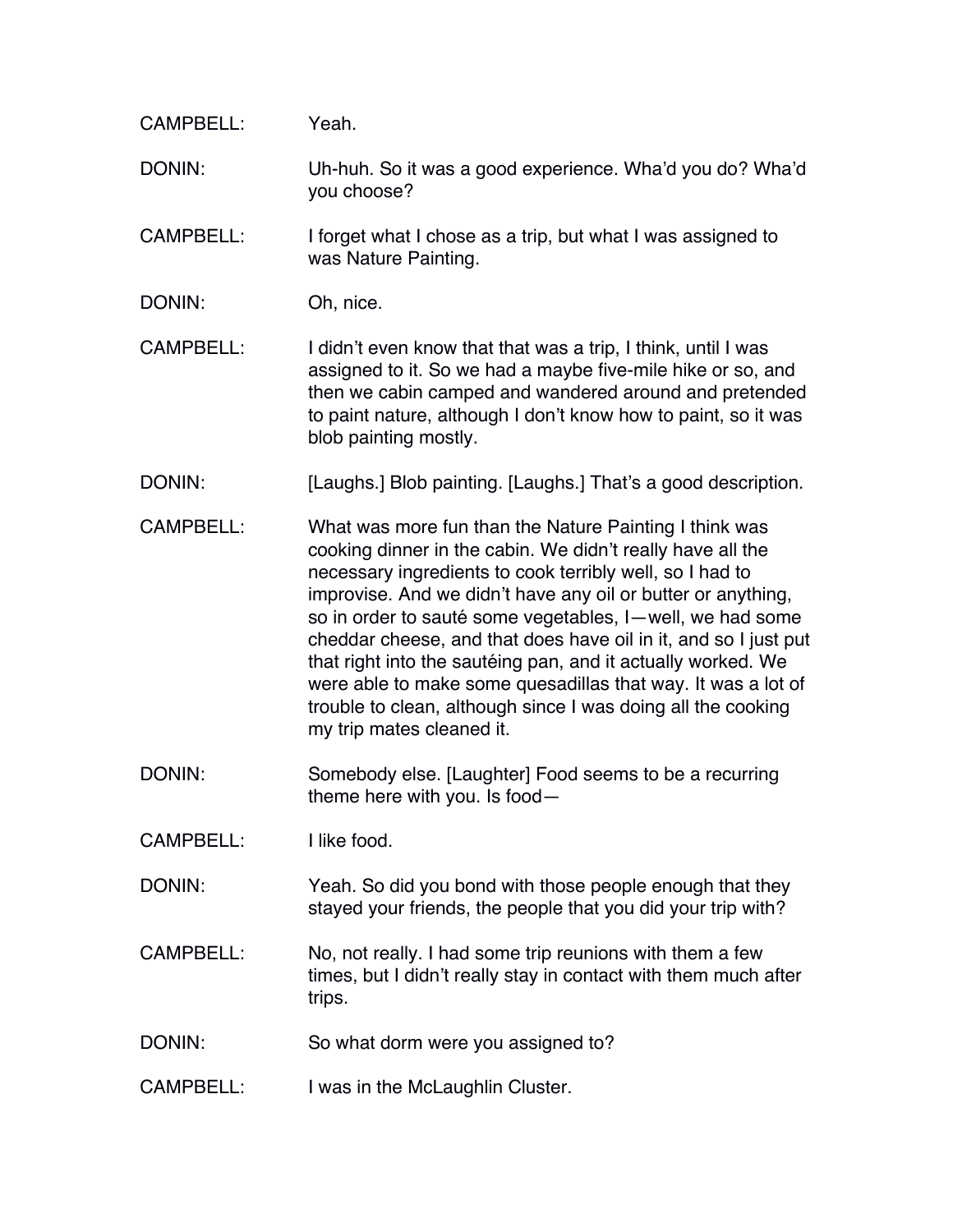| <b>DONIN:</b>    | Roommates?                                                                                                                                                                  |
|------------------|-----------------------------------------------------------------------------------------------------------------------------------------------------------------------------|
| <b>CAMPBELL:</b> | Nope.                                                                                                                                                                       |
| DONIN:           | Single?                                                                                                                                                                     |
| <b>CAMPBELL:</b> | Yeah, I was in a single.                                                                                                                                                    |
| DONIN:           | Did you — a lot of people say that their first year floor mates<br>or roommates or whatever became their friends. Is that the<br>case with you?                             |
| <b>CAMPBELL:</b> | I kept greeting most of them for several years, and I sort of<br>kept in contact with one of them for a little bit, but I've lost<br>contact with all of them now.          |
| DONIN:           | Well, you had sort of an entrée because your brother was<br>here.                                                                                                           |
| <b>CAMPBELL:</b> | Mm-hm.                                                                                                                                                                      |
| DONIN:           | Did you spend a fair amount of time with him?                                                                                                                               |
| <b>CAMPBELL:</b> | Oh, yeah. So he roped me into MEaD, the Medieval<br>Enthusiasts at Dartmouth.                                                                                               |
| DONIN:           | Oh, yes.                                                                                                                                                                    |
| CAMPBELL:        | So I went to MEaD meetings and then usually went and had<br>dinner with him afterward just about every week, and we also<br>went to, like, Flavors of the Valley and stuff. |
| DONIN:           | So the Medieval group that you joined with your brother or<br>that he started-did that-                                                                                     |
| <b>CAMPBELL:</b> | I don't think he started it.                                                                                                                                                |
| DONIN:           | Oh, he didn't start it. Earlier.                                                                                                                                            |
| CAMPBELL:        | I think it had been around when he came to Dartmouth.                                                                                                                       |
| DONIN:           | But he became the—what do you call it? The head of it when<br>he was there?                                                                                                 |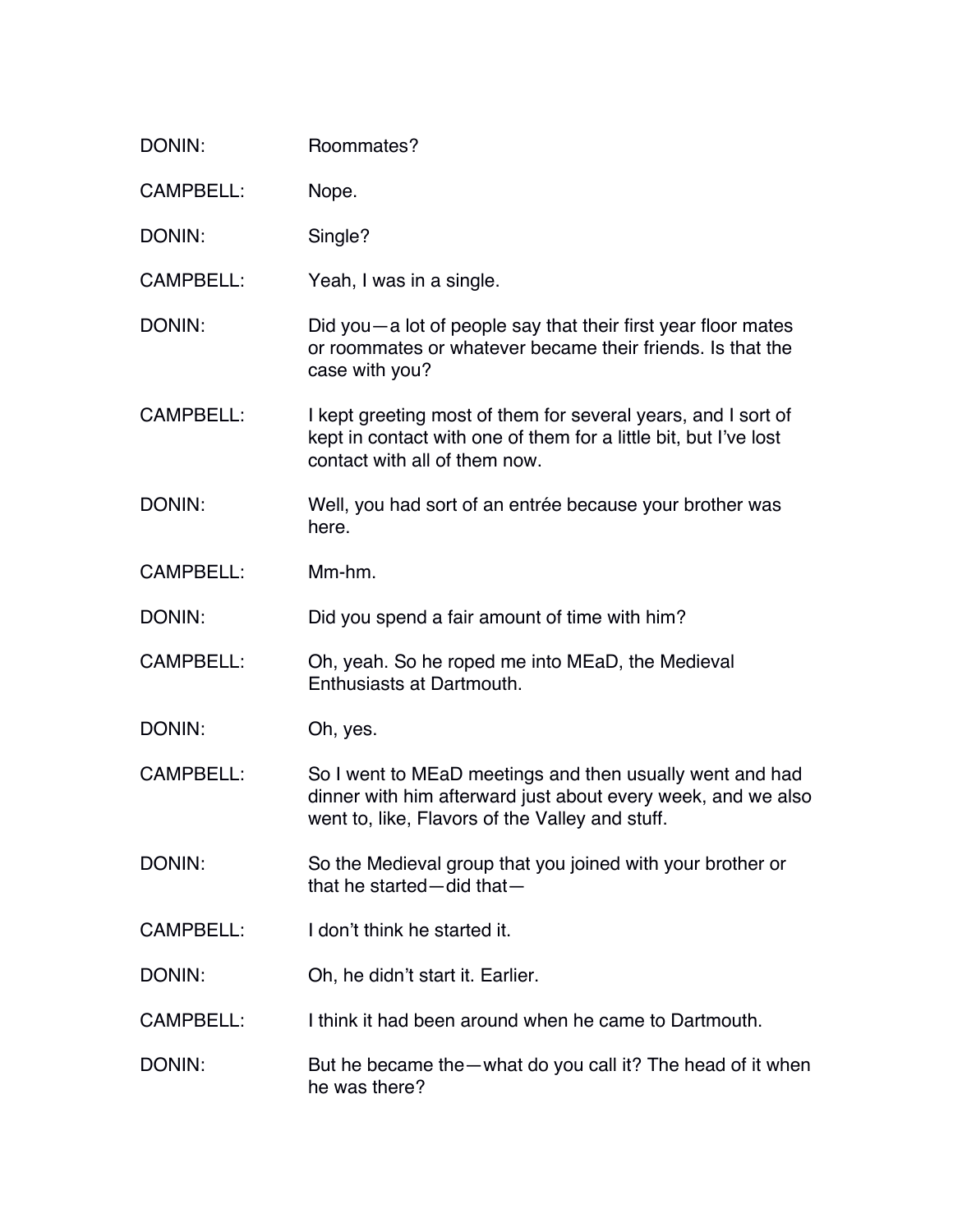- CAMPBELL: No, not really. Well, I don't know, he might have been the president of MEaD on paper or something for the sake of COSO funding or something.
- DONIN: Right, I think I read that in *The D*. Yeah, that's right. Was that a group that you spent time with?
- CAMPBELL: Yeah. I had a good deal of fun fencing with them. I first ran into them at Dimensions on the Green when I was just passing by. And every term they also ran a feast called the Inn at Knotty Crossing. And I've gone to a bunch of those feasts, and I've cooked for at least one of them. I think just one. I haven't been involved with them for a couple of years though, now.
- DONIN: So tell me about who became your community as you made your way through your early years here, when you were, I assume, taking a traditional load of classes, three a term?
- CAMPBELL: Mm-hm.
- DONIN: Satisfying your requirements for your major. Of course, that doesn't happen right away. When did you decide to become a math major?
- CAMPBELL: Fairly early on, I think. Maybe my freshman winter, perhaps. So my freshman fall, I took three classes, as usual. I took Math 8 or 9 or something, one of the intro calculus sequence. I took the intro physics, intro mechanics class, Physics 15, and a freshman seminar on medieval monasticism and Umberto Eco. I didn't really expect this would happen, but the freshman seminar, the Umberto Eco class, was the only class I enjoyed that term.

The intro calculus sequence is a big waste of time. It is—well, teaching calculus is sort of an occupational hazard of math professors. There are very few who like to do it, and what those few who like to do it want to teach is usually not what everybody else—well, it doesn't match up with the way that everybody else thinks of the subject calculus. And those who don't want to teach it—well, they don't want to teach it, so it's not fun. So to a lot of mathematicians, there are two words, "calculus" and "analysis." Analysis is a field of mathematics,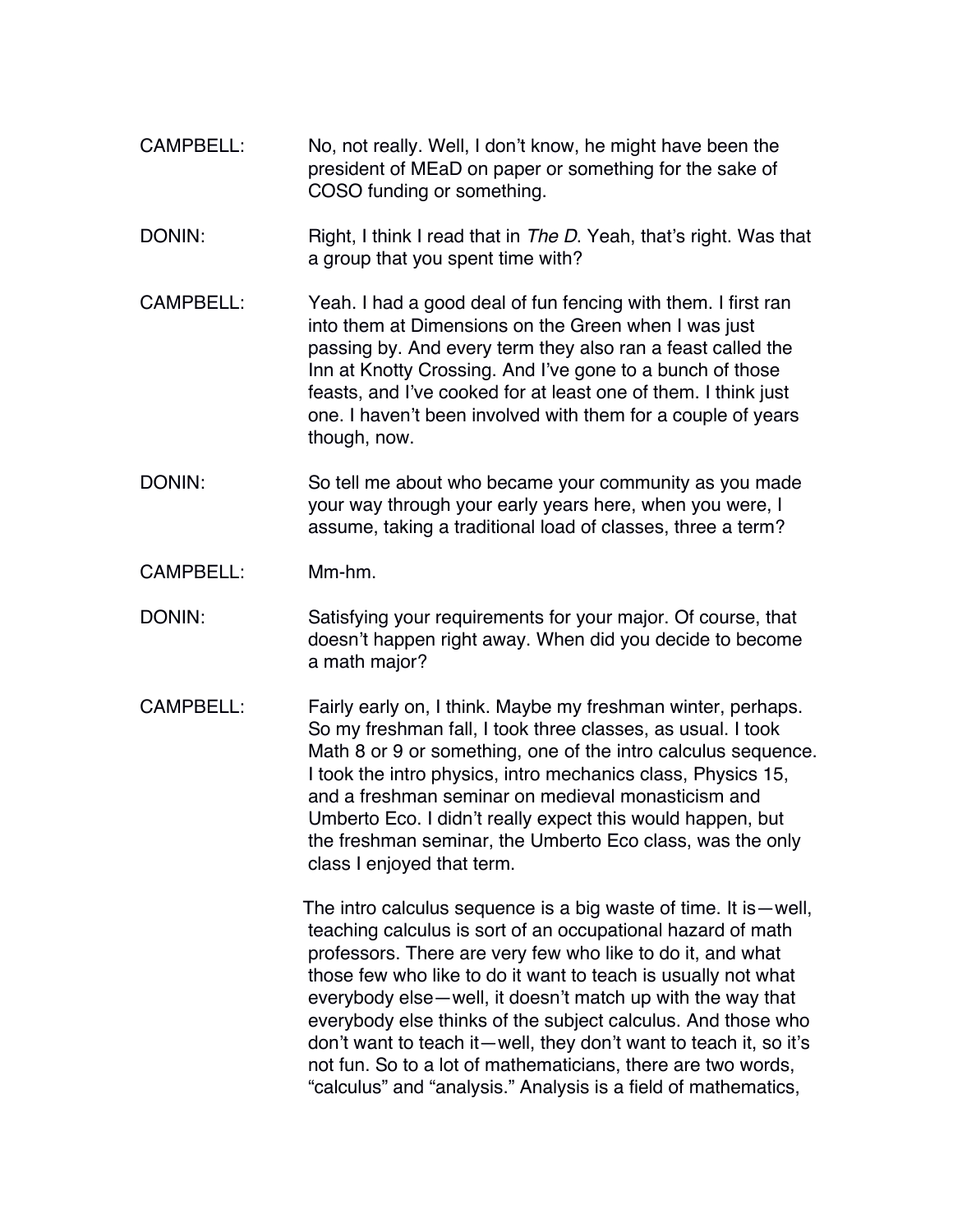and calculus is a derogatory term to a lot of these mathematicians.

DONIN: [Chuckles.]

CAMPBELL: I don't much like that approach, but there are very few to whom calculus is not a derogatory term and they actually want to go about doing it.

> Also, when I took Physics 15, the premise was that you had taken AP physics in high school and so you already knew everything you needed to know about Newtonian mechanics. The first third of the class was just a brief review of Newtonian mechanics for everybody who already knew it, which I didn't really, so I didn't do terribly well in that part, and I have a very poor physical intuition for a lot of things. I can deal with the math when it is clearly presented as math, but the language physicists speak is not quite the language that mathematicians speak. It looks very similar if you're not familiar with them, but if you study math or study physics, then you'll see there are significant linguistic differences.

> The middle of the physics class was a couple weeks on special relativity, and the math was all very straightforward and clearly presented, and the intuition was, well, basically thrown out because the assumption was you can't intuit special relativity; you just have to work out the math and then conclude what prediction it makes. And so that worked out perfectly fine 'cause it was all really straightforward special relativity, just one dimensional. It was three dimensional, but the high velocities were only in one dimension, so you wouldn't have two space ships going in different directions; they'd always be going toward each other, or away from each other.

> And then the last part was—well, it was nominally on quantum physics, except that nobody in the class had a clue about what was going on. It was just, "Here's a bunch of formulae that are from quantum physics." Like, "Here's the Schrödinger equation, and it looks like this. It's minus i H bar M over P squared"—or P squared over M, rather—plus blah, blah, blah, blah, blah, this horrible, long thing. Now, if you know quantum physics, then you know there's really nice structure to Schrödinger's equation, where you can break it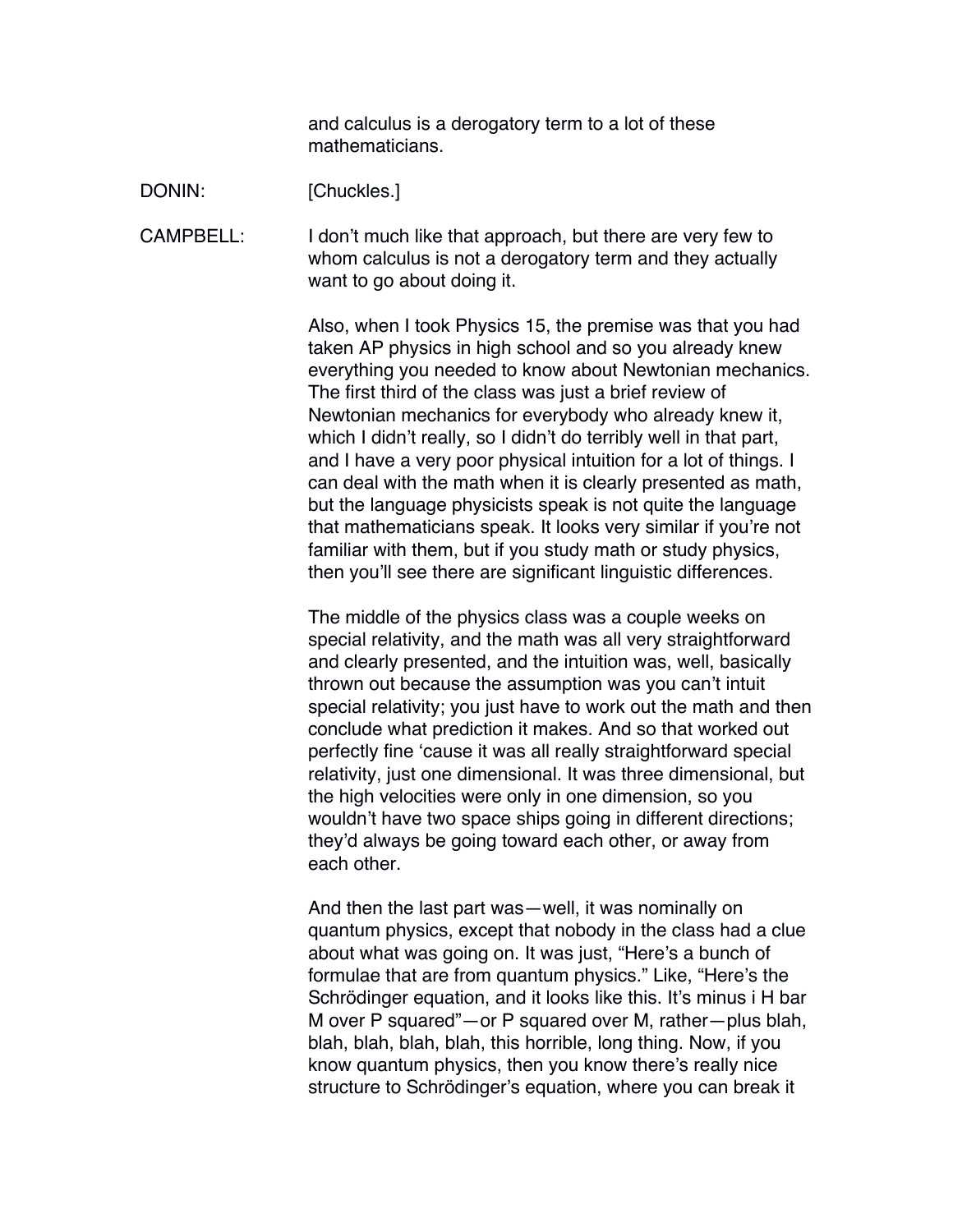into large parts and it looks like it's just a Hamiltonian in a funny form involving a wave function. But we were not shown the high-level structure of it, just this big string of [makes a long Bronx cheer with his lips]. And, "Here, you should remember this."

- DONIN: And this was your first fall term.
- CAMPBELL: Yeah.

DONIN: So is it fair to say you were struggling?

CAMPBELL: Um—

- DONIN: Or just unhappy?
- CAMPBELL: I was not terribly happy. I didn't do very well in the physics class. I think I did okay in the math class. Not badly enough in anything to worry about failing or anything like that. But it wasn't fun.

The Umberto Eco class was great, though. That started with Umberto Eco's novel, *The Name of the Rose*, which is a really great novel on multiple different levels. On one level, it's just a very well-crafted murder mystery. On another level, it's a ripe source of historical references to events and figures in the fourteenth century, in the 1320s in particular, which was a really strange decade. And on another level, it is—and it's written in the first person by a novice who is tagging along a Franciscan friar who is acting as the investigator of this murder mystery and also the mediator of a meeting between some Franciscan friars and emissaries of the Catholic pope in a Benedictine abbey.

Anyway, so the novice is narrating in the first person, and in that voice it's an exploration into the way that people thought in the 1320s and the way that they saw the world. So that was a great starting point for a class on medieval monasticism and all that stuff, so that class was a lot of fun.

But the math and physics classes were—pleh!

DONIN: How 'bout the next term?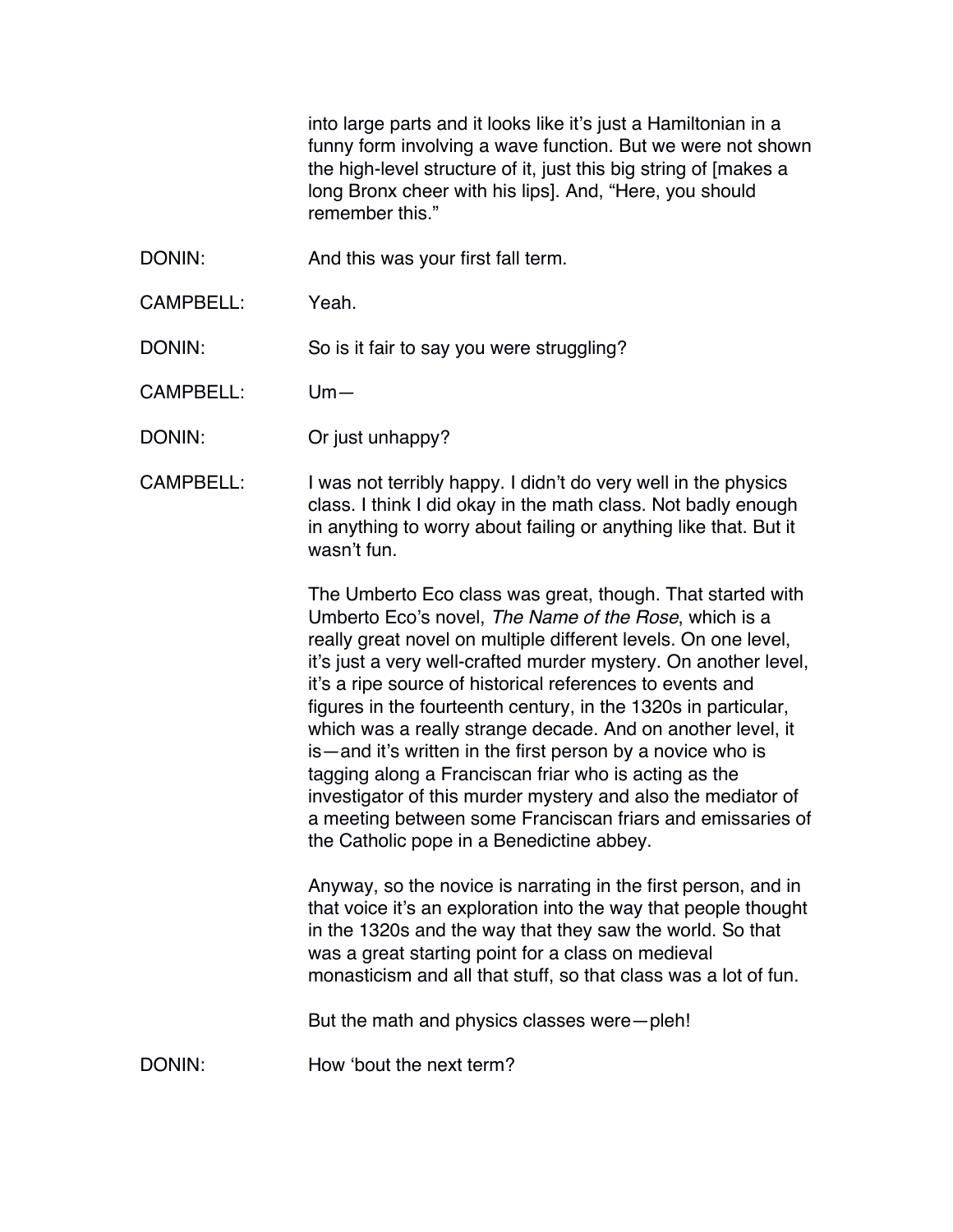- CAMPBELL: Well, the next term I took my first real math class, which was called Real Analysis. That was exactly what I had been hoping that my first math class had been in the previous term—
- DONIN: And what were the other two that you took?
- CAMPBELL: The other two were Electricity and Magnetism (Physics 16), which I ended up dropping because it just made no sense, and Introduction to Korean Film. And I couldn't figure out how to write about film, so I ended up flunking that class, actually. We saw some interesting films, but I couldn't figure out how to write about film, so that didn't work out so well. So I ended up flunking one class and dropping one class that term, which—well, increased—well, it didn't do much for satisfying all the general course requirements that I have at Dartmouth, which is part of why I'm still here.
- DONIN: Right, right.
- CAMPBELL: And I don't recall what else went on that term. So most of my time here at Dartmouth, I've been pretty immersed in classes and not much else, which doesn't imply that I've done very well in most or in fact many of my classes, but that's where I've put most of my time.
- DONIN: Now, did you have any interest in engaging in the whole Greek thing?
- CAMPBELL: Not exactly. So Brian was a member of Phi Tau, and so I've hung around Phi Tau a good deal, and I've lived there for a few terms, although just as a boarder, not as a member of the house. The main reason that I started living there was that my sophomore year, I shared a room with a friend of mine, James Oakley, who went off to join Phi Tau in the middle of the year. So we had been living in Wheeler, one of the dorms, but in the spring term he went to live at Phi Tau, and it occurred to him that if he went off to do that, then the ORL would presumably assign me some random roommate, and so he said, "Well, you know, we probably have a room at Phi Tau. You can move into it if you'd like." So I did that. So I've lived at Phi Tau for a few terms. But I've never really gotten involved, in spite of all the exhortations of the brothers of Tau to make me join, exhortations that I ought to join.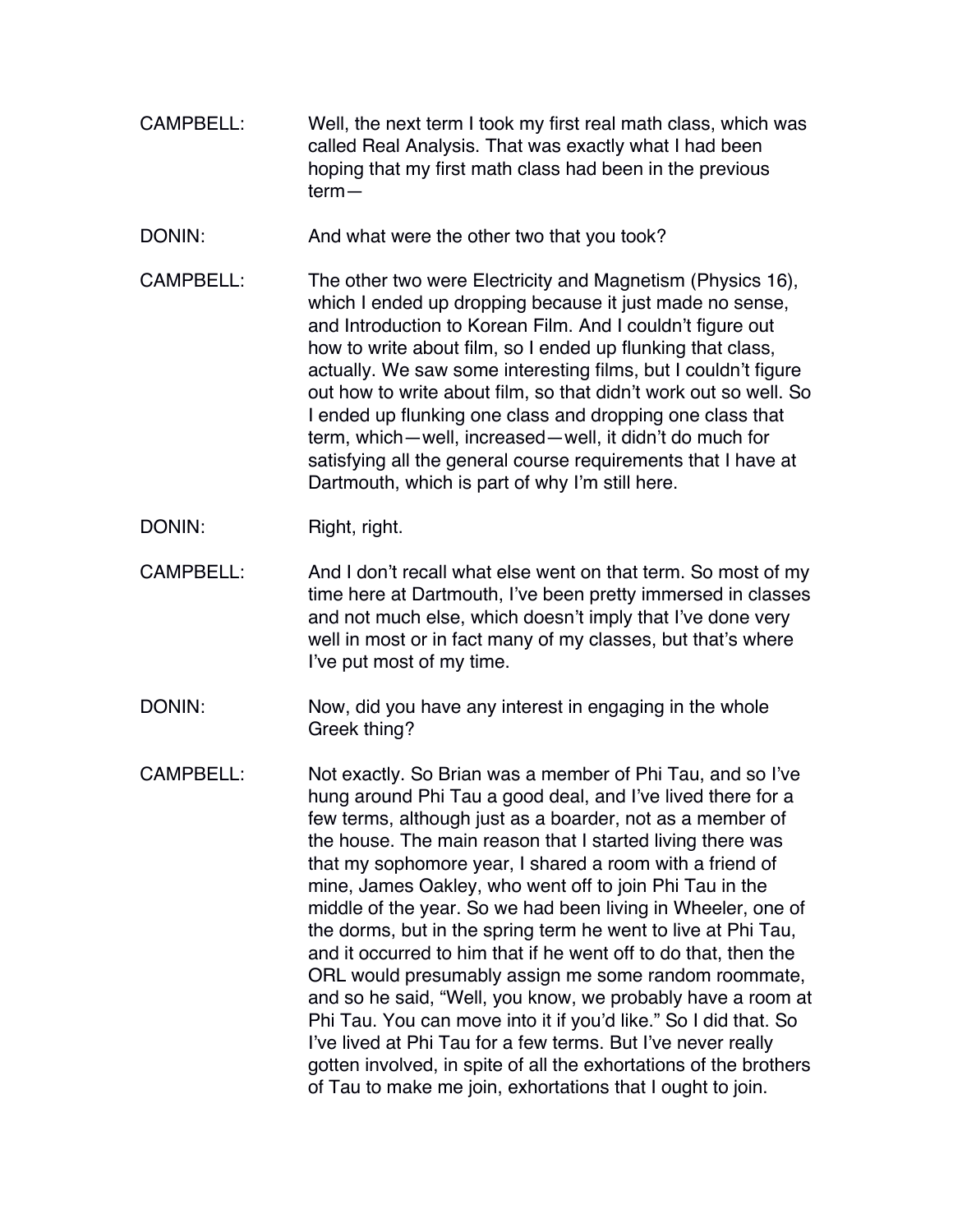| DONIN:           | If you were absorbed in your classes so much, you probably<br>didn't have much time to do much extracurricular stuff.                                                                                                                     |
|------------------|-------------------------------------------------------------------------------------------------------------------------------------------------------------------------------------------------------------------------------------------|
| <b>CAMPBELL:</b> | Yeah. I haven't done very much extracurricular stuff. I have,<br>on the side, spent a good deal of time in software<br>engineering programming, computing stuff, although I<br>haven't done terribly much with that while taking classes. |
| DONIN:           | Your classes absorbed most of your time.                                                                                                                                                                                                  |
| <b>CAMPBELL:</b> | Yeah.                                                                                                                                                                                                                                     |
| DONIN:           | Yep. How about your sophomore summer?                                                                                                                                                                                                     |
| <b>CAMPBELL:</b> | Let's see, what did I do that term? I took one linguistics class<br>on the Languages of South and Southeast Asia, and I took<br>Spanish, Spanish 2, I think, and I did an independent study<br>on some computing stuff.                   |
| DONIN:           | So can you tell us about getting Parkhursted and what led up<br>to that, and when did that happen?                                                                                                                                        |
| <b>CAMPBELL:</b> | So just as a technical verification here, when you say<br>"Parkhursted," do you mean any action taken by Parkhurst?                                                                                                                       |
| DONIN:           | Getting called in there and-you know.                                                                                                                                                                                                     |
| <b>CAMPBELL:</b> | Okay. Because usually when I say "Parkhurst" I mean<br>actually getting booted out permanently.                                                                                                                                           |
| DONIN:           | Okay. Is that the right meaning for it?                                                                                                                                                                                                   |
| CAMPBELL:        | I'm not sure that I've heard all that many people say<br>"Parkhursted" to refer to a temporary suspension, but I'm not<br>certain about the precise denotation.                                                                           |
| DONIN:           | Right, right.                                                                                                                                                                                                                             |
| <b>CAMPBELL:</b> | It could be a word like "impeached," which, you know,<br>everybody uses to mean getting booted out of office, even<br>though the technical definition is just being tried for<br>something.                                               |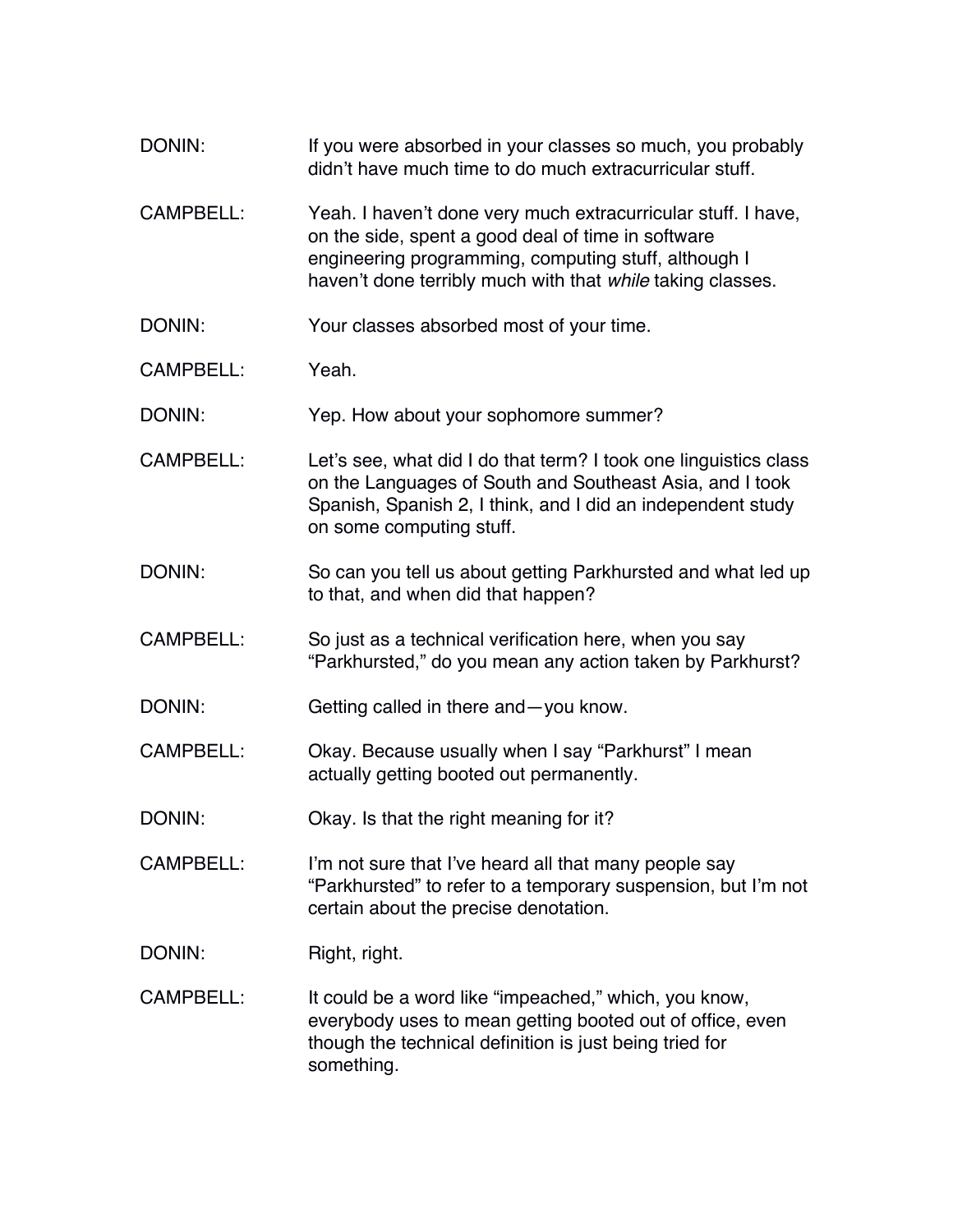| DONIN: | Right, right. |  |
|--------|---------------|--|
|--------|---------------|--|

CAMPBELL: Well, that was my sophomore—no, it wasn't my sophomore—it was my junior spring, I s'pose. Something had possessed me to take four classes that term.

- DONIN: Well, to make up for-
- CAMPBELL: Yeah. Probably because I needed—if I wanted to graduate on time, then I had to take four classes at some point, in some term. (So much for that idea.) So I was taking a computer science class in Machine Learning, a…—what was I taking? I was taking Machine Learning and a music class on the History of Beethoven, and a linguistics class—or not linguistics, sorry, an Asian and Middle Eastern Studies, I think, class on language and—sorry, it's called Language and Society in the Middle East and Asia. There was one more class… Oh! Computational geometry, another computer science class. That was fun. The other classes weren't. I think there's a bit of a theme here. Each term, there's been one class that has been fun, I think, and the other classes that weren't.
- DONIN: And did the fun classes cause you to ignore the other classes?
- CAMPBELL: Oh, no. The fun classes were not necessarily the classes I devoted all my time to. I think usually each term there's also been one class that I devoted most of my time to. It was not necessarily the fun class. I think that most of my time probably went to the Machine Learning class that term, even though it wasn't terribly fun or enlightening and I didn't much like the way it was taught. But it took a lot of time, and the problem sets were big and required a bunch of programming.

So anyway, I ended up flunking the History of Beethoven class because the professor was nuts, and I didn't understand what he wanted. Those are two separate issues. One, the professor was nuts; the other, I didn't understand what he wanted. I should have taken a hint when two different—sorry, three different students independently warned me about the professor. A friend of mine had gone on the music FSP in London the term before, I think. This professor, Bill Summers, had—I think he was running the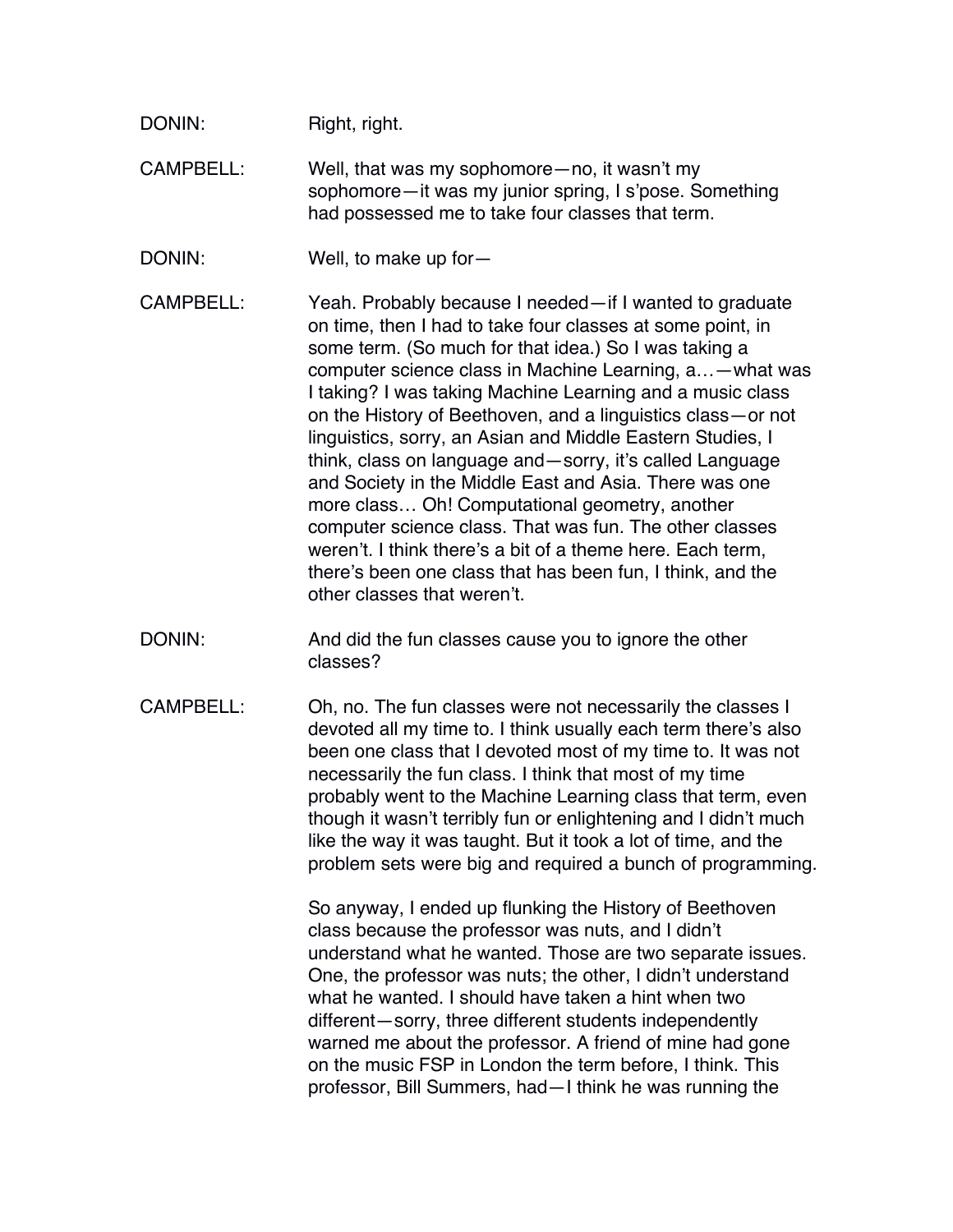FSP or something like that; anyway, he was there, too. My friend decided after a week of hanging around this professor, in London on the FSP, to hop on a plane back to the U.S. and completely bail from the FSP altogether. Just because of him. I don't know any details. I don't know exactly what occurred to motivate this, but that's what happened.

- DONIN: So you should have taken that as a fair warning.
- CAMPBELL: Yeah. I kind of thought, *Well, maybe it had something to do with, like, you know, living in the same hotel or something, just hanging around him all the time rather than just taking a class with him, so maybe, maybe it's fine. Maybe I don't need to worry all that much about it.*

And then a couple of music students—one of whom I knew, who lived at Phi Tau; one of them, I didn't—had told me that Bill Summers was insane. I had taken a couple of classes so far, and it was, like, the first week of classes, and I'd seen— *Okay, he seems to have a curious personality, and, yeah, it's kind of insane but probably doesn't seem like insane in a harmful way.* So I kind of brushed those off, too, because I thought they meant he's, you know, he's kind of odd but what they meant was that he was insane in a very unpleasant way.

- DONIN: So that didn't work out, obviously.
- CAMPBELL: Yeah. I learned a lot from the class, although part of that was because I realized halfway through that the primary source for the textbook that we were reading was a fellow named Anton Schindler, who was Beethoven's first biographer, who knew Beethoven. You know, he lived in the mid-nineteenth century, this Anton Schindler character, early- to midnineteenth century. And so Beethoven had these conversation books, which he used when he started going deaf, to have conversations with people, so he'd just write what he wanted to say, and then people would talk to him or write back to him or whatever. They would have been a fantastic source for biographers of Beethoven except this Anton Schindler character went and fabricated entries in them.

DONIN: Oh, dear.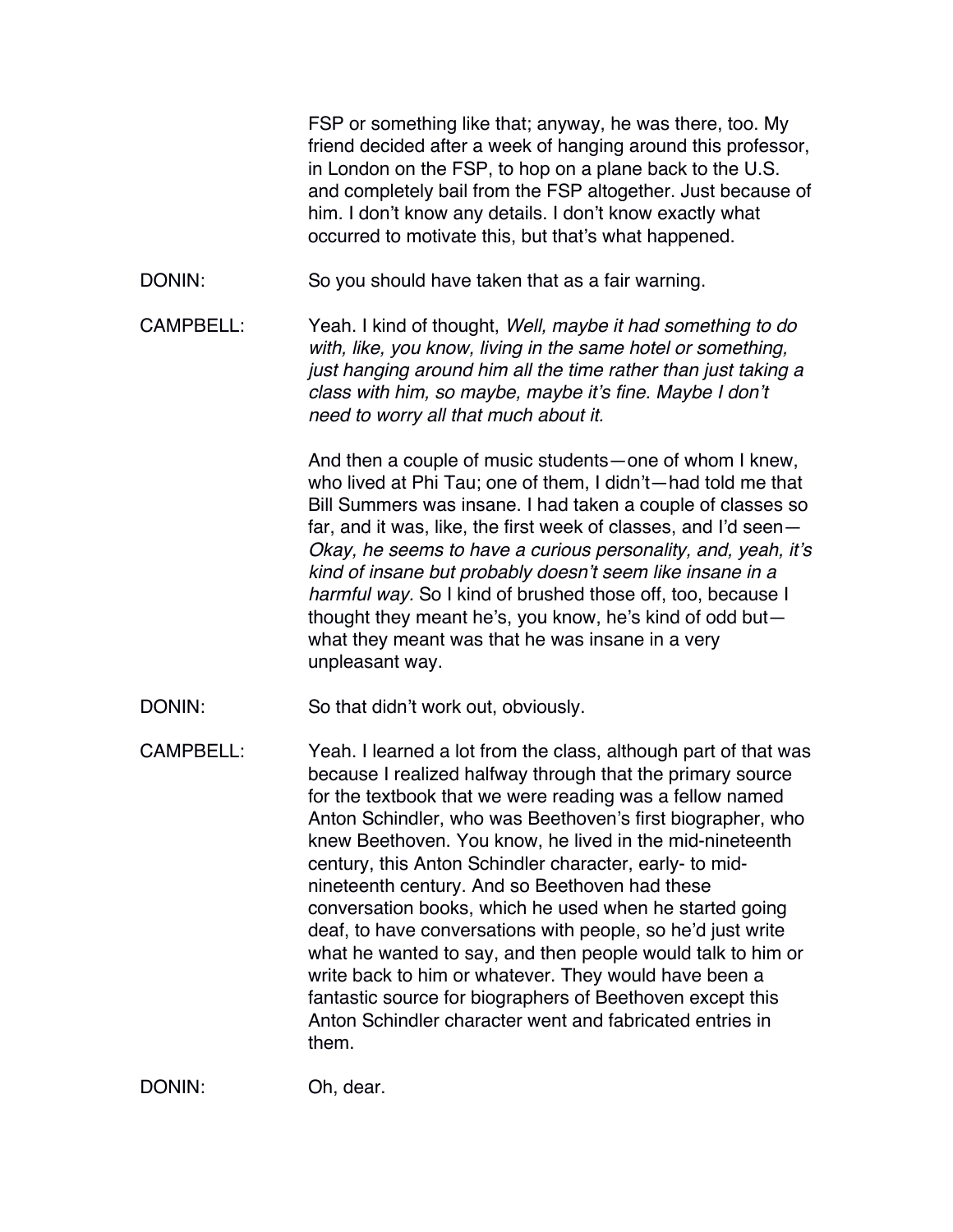- CAMPBELL: And made up stories about Beethoven. So the class motivated me to go and find some real information [chuckles], and so I did learn a great deal about the subject but not exactly through the class or the professor.
- DONIN: Mm-hm, mm-hm. So that was the end of that class.
- CAMPBELL Yeah.

DONIN: And that was the end of your junior year?

- CAMPBELL: Mm-hm. That was my junior spring.
- DONIN: And then you were dismissed.
- CAMPBELL: Mm-hm.
- DONIN: And where did you go?
- CAMPBELL: Well, I went to live with my girlfriend at the time in New York, in Manhattan. She was at Cornell, and she was spending that summer at Cornell's medical school, which is in Manhattan, working as—well, she was a Ph.D. student there. I was working remotely on some research for a professor at MIT. So that's where I spent the summer.

And then in the fall, I moved out to Mountain View in California to work for Google as an intern. And then I went up to Ithaca to hang out there for a while and work on some of my own projects.

- DONIN: So you left the Dartmouth community. Was that painful for you?
- CAMPBELL: Not really, no. I've never really had all that much of a community here. I mean, yeah, I know some people, I've made some friends here, and the brothers of Phi Tau have certainly sort of accepted me as someone who's around, but I've never really found or made a community here.
- DONIN: Was that by choice or by happenstance or
- CAMPBELL: I think I could probably easily ascribe it to choices I made,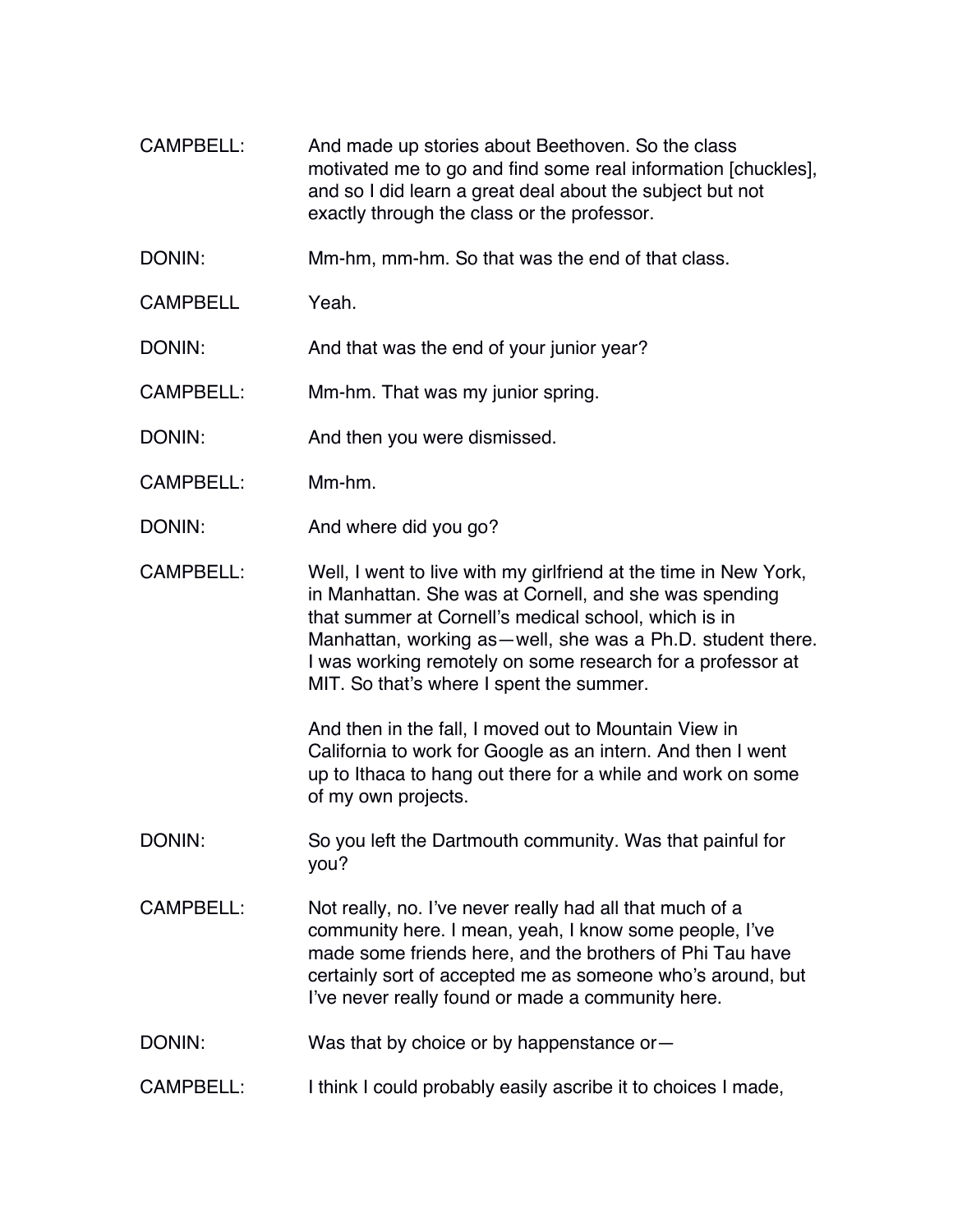|                  | although not directly. I didn't intentionally make a choice, I'm<br>not going to find any community here. So I'm not sure I'd call<br>it happenstance, but I wouldn't call it a direct choice, either.                                                                                                                                                                                                                                                                                                                                                                                                               |
|------------------|----------------------------------------------------------------------------------------------------------------------------------------------------------------------------------------------------------------------------------------------------------------------------------------------------------------------------------------------------------------------------------------------------------------------------------------------------------------------------------------------------------------------------------------------------------------------------------------------------------------------|
| DONIN:           | And you're drawn back here, though, obviously, in order to<br>finish. How does it feel to you now, when you returned? Any<br>different?                                                                                                                                                                                                                                                                                                                                                                                                                                                                              |
| <b>CAMPBELL:</b> | Well, it didn't feel terribly different when I came back in fall<br>2011. There were still plenty of familiar faces around. When I<br>came back and hung around Phi Tau in fall 2011, the people<br>there $\lceil$ were', I expect?] a little bit—the set of people there<br>had changed a little bit, but there were still plenty of people I<br>knew. But what I've noticed in the past couple months is that<br>when I, you know, just walk down the street as people are<br>going between classes or I walk down Berry Main Street and<br>watch the people studying, everyone looks really young.<br>[Chuckles.] |
| DONIN:           | Oh, yeah.                                                                                                                                                                                                                                                                                                                                                                                                                                                                                                                                                                                                            |
| CAMPBELL:        | [Chuckles.]                                                                                                                                                                                                                                                                                                                                                                                                                                                                                                                                                                                                          |
| DONIN:           | That happens. Yeah, for sure.                                                                                                                                                                                                                                                                                                                                                                                                                                                                                                                                                                                        |
|                  | Is it fair to say that your time here—it strikes me that you are<br>more of a sort of-you're on the fringes of Dartmouth. You're<br>not exactly-                                                                                                                                                                                                                                                                                                                                                                                                                                                                     |
| <b>CAMPBELL:</b> | Oh, yeah.                                                                                                                                                                                                                                                                                                                                                                                                                                                                                                                                                                                                            |
| DONIN:           | You're not exactly deeply engaged in the whole life of the<br>college.                                                                                                                                                                                                                                                                                                                                                                                                                                                                                                                                               |
| CAMPBELL:        | That's right.                                                                                                                                                                                                                                                                                                                                                                                                                                                                                                                                                                                                        |
| DONIN:           | Is that fair to say?                                                                                                                                                                                                                                                                                                                                                                                                                                                                                                                                                                                                 |
| <b>CAMPBELL:</b> | Yeah.                                                                                                                                                                                                                                                                                                                                                                                                                                                                                                                                                                                                                |
| DONIN:           | Even when you were an undergrad.                                                                                                                                                                                                                                                                                                                                                                                                                                                                                                                                                                                     |
| <b>CAMPBELL:</b> | Yeah. Well, I still am an undergrad, but you mean-<br>[chuckles]                                                                                                                                                                                                                                                                                                                                                                                                                                                                                                                                                     |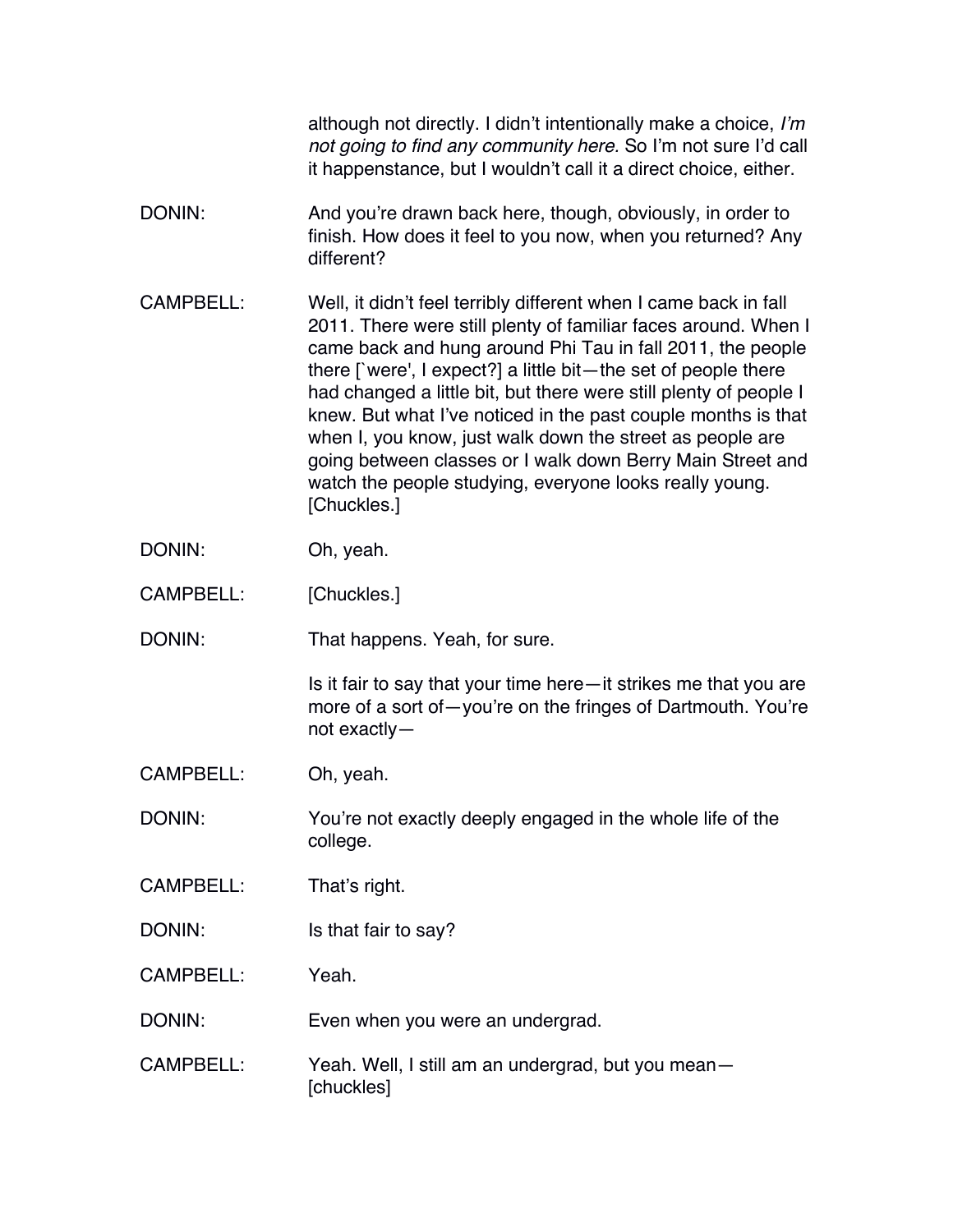| DONIN:                     | I'm sorry, yes.                                                                                                                                                                                                                                                                                                                                                                                                                                                                                                                                                |
|----------------------------|----------------------------------------------------------------------------------------------------------------------------------------------------------------------------------------------------------------------------------------------------------------------------------------------------------------------------------------------------------------------------------------------------------------------------------------------------------------------------------------------------------------------------------------------------------------|
| <b>CAMPBELL:</b>           | [Laughs.]                                                                                                                                                                                                                                                                                                                                                                                                                                                                                                                                                      |
| DONIN:                     | I keep misspeaking.                                                                                                                                                                                                                                                                                                                                                                                                                                                                                                                                            |
| <b>CAMPBELL:</b>           | Even when I was a normal undergrad?                                                                                                                                                                                                                                                                                                                                                                                                                                                                                                                            |
| DONIN:                     | Yes, even when you were a regular, traditional undergrad in<br>the time slot allotted to you-                                                                                                                                                                                                                                                                                                                                                                                                                                                                  |
| <b>CAMPBELL:</b>           | Yeah. Yes. Yeah.                                                                                                                                                                                                                                                                                                                                                                                                                                                                                                                                               |
| DONIN:                     | -before graduation. I wouldn't call you deeply engaged with<br>Dartmouth.                                                                                                                                                                                                                                                                                                                                                                                                                                                                                      |
| <b>CAMPBELL:</b>           | No, I'm not.                                                                                                                                                                                                                                                                                                                                                                                                                                                                                                                                                   |
| DONIN:                     | And is that your personality?                                                                                                                                                                                                                                                                                                                                                                                                                                                                                                                                  |
| <b>CAMPBELL:</b>           | You mean my personality's match with-                                                                                                                                                                                                                                                                                                                                                                                                                                                                                                                          |
| DONIN:                     | To stay outside the traditional profile of a Dartmouth<br>undergrad.                                                                                                                                                                                                                                                                                                                                                                                                                                                                                           |
| <b>CAMPBELL:</b>           | Well, I don't think I fit very well into the Dartmouth culture,<br>and I haven't really found a culture that I do fit into. I'm not<br>sure whether that means I sort of generally-well, what I<br>want to say is I don't fit in, but what I mean by that is I<br>generally don't do the thing that is fitting in. That is, I mean to<br>put emphasis on the verb here, not on what you apply the<br>verb to. So I'm not sure which it is. I'm not sure whether I just<br>haven't found a culture I fit into or whether fitting in isn't a<br>thing that I do. |
| DONIN:                     | Right.                                                                                                                                                                                                                                                                                                                                                                                                                                                                                                                                                         |
| <b>CAMPBELL:</b><br>DONIN: | One of the high school teachers who wrote a<br>recommendation for me had some trouble writing the<br>recommendation and asked me for help with guidance about<br>it and had written down, "Taylor certainly walks to his own<br>drummer" or "marches to his own drummer."<br>Marches to his own drummer, yup, yup.                                                                                                                                                                                                                                             |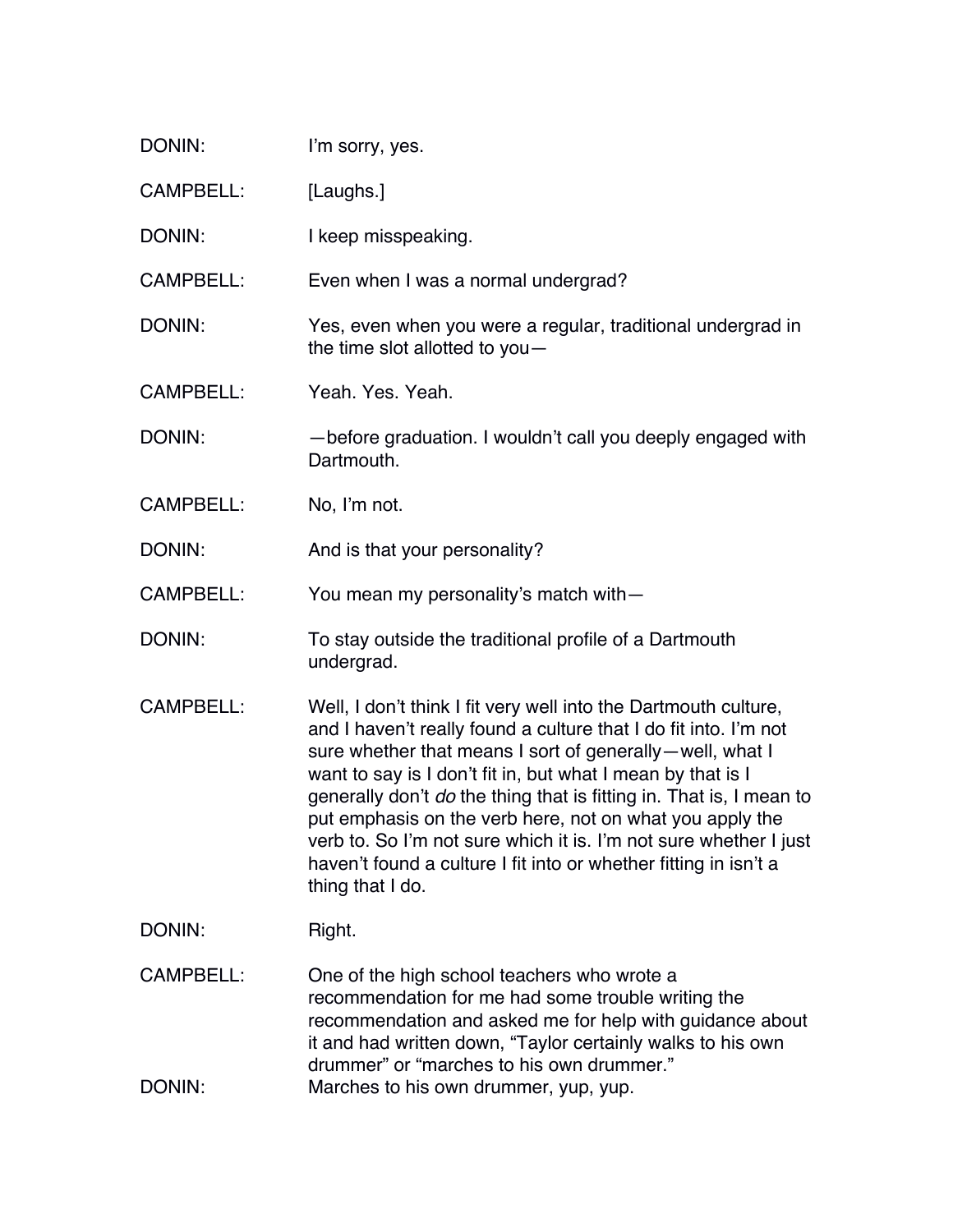CAMPBELL: And I don't like the feeling of being borged, being assimilated. It is plausible to me that I could find a culture that I would fit into, but I'm pretty confident that if that happened, I would persistently maintain an independent identity. DONIN: So this is by choice. CAMPBELL: It's not exactly. Well, not exactly by conscious choice so much as assimilation feels icky. DONIN: Uh-huh. CAMPBELL: And conforming to a groupthink feels icky. DONIN: And that's what's required when you join a group like this, not just Dartmouth but, I mean, any— CAMPBELL: Sure. DONIN: — — — — any group. CAMPBELL: Yeah. Yeah. DONIN: And that takes you outside your comfort zone. CAMPBELL: Yeah. I mean, I don't—I guess—Marvin Minsky once remarked something to the effect that culture is a set of prescribed answers to questions that you're not s'posed to ask. And I don't like prescribed answers, and I don't like not being supposed to ask questions. So maybe by that analysis, I'm never going to find a culture that I will fit into, because that's, well, sort of definitionally contradictory. DONIN: So what's your relationship with Dartmouth going to be after you finish? CAMPBELL: I don't know. DONIN: Will you have one? Do you envision yourself having one? CAMPBELL: It is entirely plausible to me that I will just go away and never really come back. It is also entirely plausible to me that I'll end up hanging around here for a long time, finding either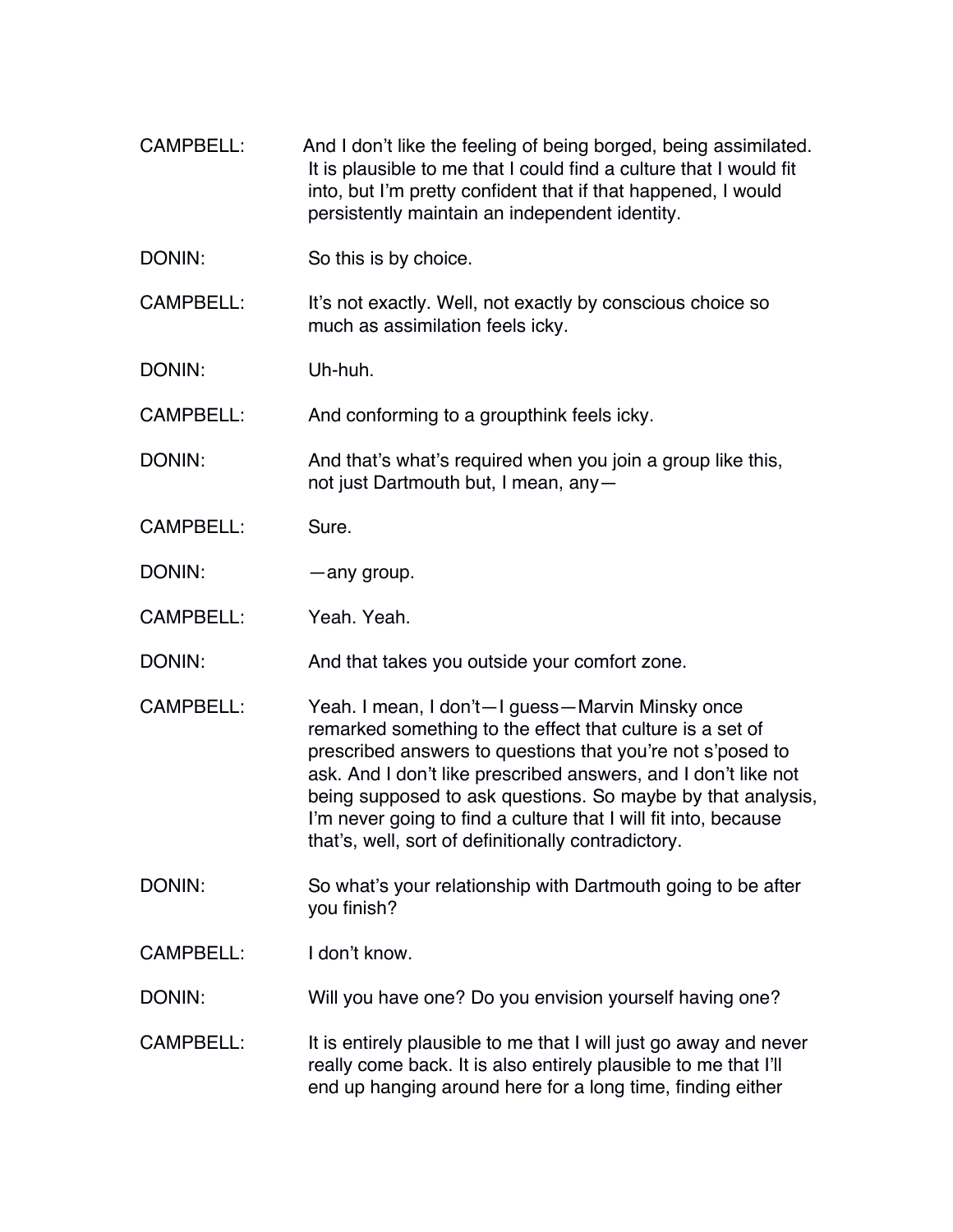remote jobs or jobs at Dartmouth—you know, like Brian did.

- DONIN: And the things that you're good at—aren't they considered solitary?
- CAMPBELL: What do you mean?
- DONIN: Computer science and math?
- CAMPBELL: Well, there's a popular conception that they are, but that's—I mean, there's a popular conception of the antisocial, reclusive whiz kid who solves all the world's problems with pencil and paper at his desk with the fluorescent light on and nothing on his walls and the door closed and Cheetos on the desk and Mountain Dew. And that's largely a fiction. Certainly there are a lot of people around in computer science, at least, who would eat the Cheetos, but—
- DONIN: [Chuckles.]
- CAMPBELL: —I'm not one of those.
- DONIN: Right, right.
- CAMPBELL: No, most of the real work in computing and for a lot of math, too, is very much collaborative. I mean, yeah, every once in a while there's some amazing brain that comes along and solves some major problem, like Grigori Perelman in Russia, with the Poincaré conjecture. And he kind of epitomized that image, particularly when a reporter called him to ask why he rejected the Fields Medal and the million-dollar prize for it, and he said, "Go away, I'm picking mushrooms."
- DONIN: [Chuckles.]
- CAMPBELL: But that doesn't characterize the vast majority of work that's going on in math and computer science. So, I mean, if I start on some computing project—you know, if I start on some software engineering project, I don't have anyone to talk with about it, then it usually doesn't go anywhere.

So having worked at several software companies, I have decided that I don't much like working for them. I've worked for Google and BBN, a small company in Cambridge that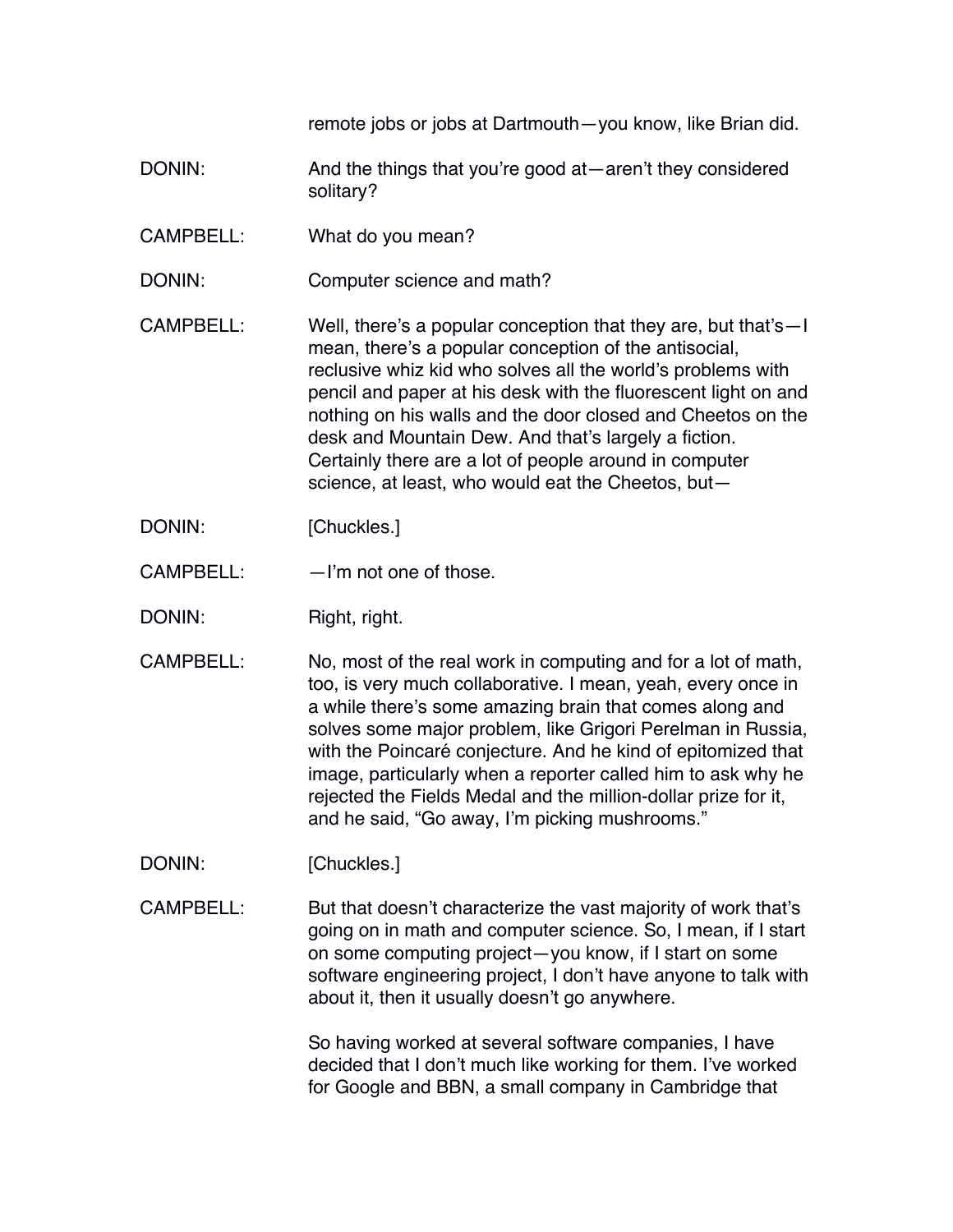does a lot of defense contracting work. I did not do anything that had to do with defense, itself. I would not deal with that. I don't have a security clearance, and the software I was working on was all free software that's published to the world. I just happened to be *at* a defense contractor. And I've worked in a small company that does storage appliances and video editing, called EditShare.

One thing that really frustrates me about software companies and the software industry is that if you want to do software engineering, then you pretty much have to sign a nondisclosure agreement saying, "I will not talk about this stuff with my friends, the stuff I'm working on, with my friends. I will not publish it to the world. I will not do any of that." And I really don't like that. I like being able to talk with people about what I'm working on.

At some places, like Google, it's not quite so bad because there's an enormous number of interesting people from a diverse array of backgrounds to talk with about your project. Google has a very open environment *inside* the bubble. But at a lot of software companies it's very—there's a lot of selfpollinating. It's very closed. It's a closed echo chamber.

So what was I—oh, I was talking about solitary work. So, yeah, collaboration is—I mean, all major software projects are done collaboratively.

DONIN: So could you see yourself working here at Dartmouth?

CAMPBELL: I could imagine that. I could imagine doing research here. I could possibly imagine being a grad student here, although I would not apply only to Dartmouth.

> One thing that has frustrated me about computing at Dartmouth is that our IT department, which was formerly called Peter Kiewit Computing Services, was created by Kemeny and Kurtz and funded by Kiewit for the purpose of well, part of its purpose, a substantial part of its purpose was education, to keep Dartmouth students appraised of issues in computing, well, because computing is very important in the world.

Recently, it seems that they've decided to drop the name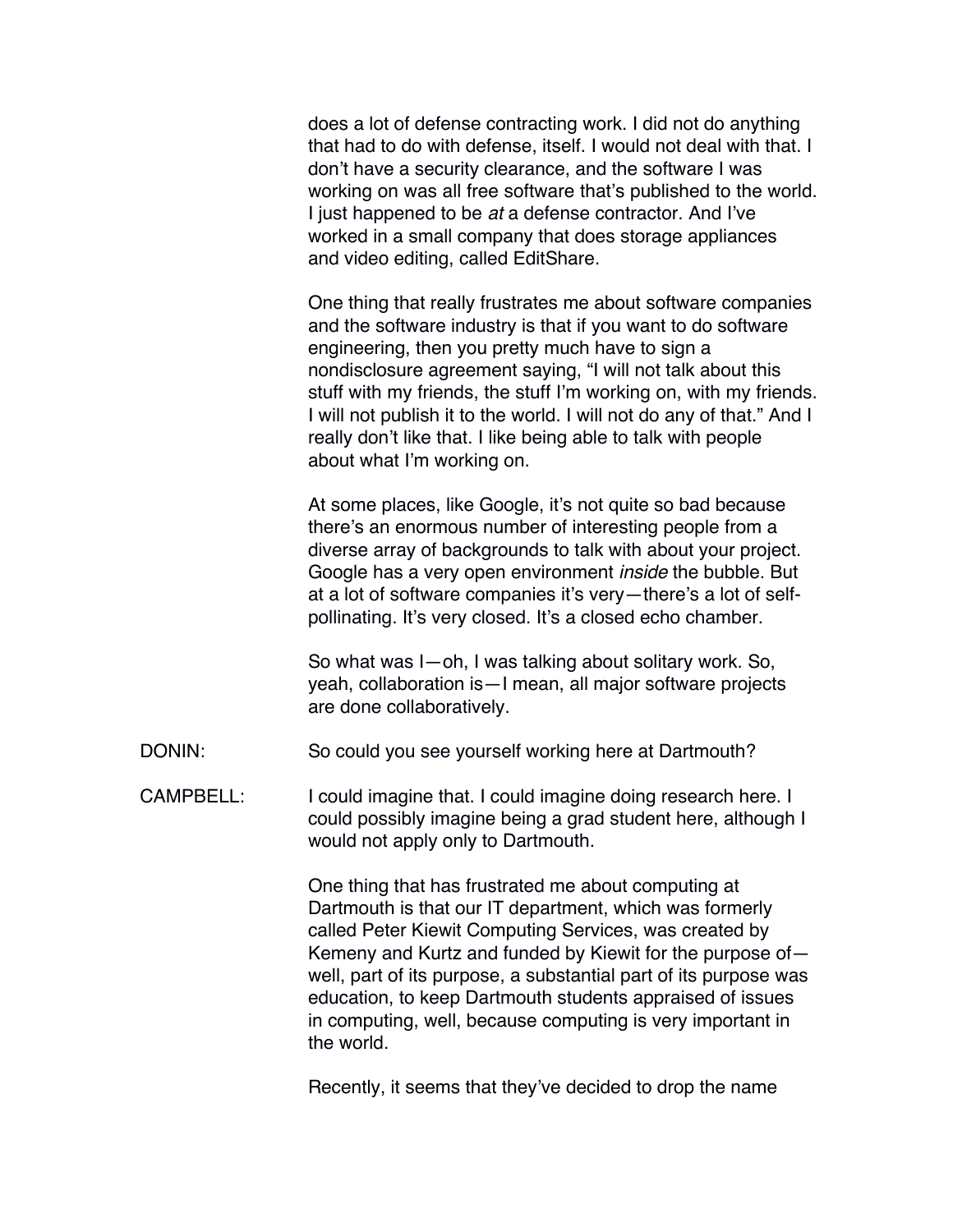Peter Kiewit. I don't know whether that's because the money ran out or because the new administration decided that they didn't like that mission anymore. But computing services no longer thinks that education is part of their mission. They are just here to provide service.

DONIN: So you're not talking about the computer department.

CAMPBELL: Not the computer science department, the IT department. That is, not an academic department but just the computing services.

DONIN: Services, right.

- CAMPBELL: There used to be a lot of collaboration between them, but there is no longer. They're on very bad terms right now, actually. If you sit them down in the same room, then there'll be shouting.
- DONIN: I see. So you would rather be involved with the computer science department.
- CAMPBELL: Well, so what frustrates me is that the IT department does not—computing services does not care about education anymore, and their *modus operandi* is basically: Well, if we need to something computing-wise, we will pay Oracle to do it for us. Or we will buy a license from Oracle to use some of their software. Or we will pay Microsoft to do it.

When I last sat down with the CS department and the computing services back in the fall, it transpired that computing services did not know what Oracle application they had bought that imposed the restriction of eightcharacter passwords, so all of our Dartmouth passwords, the DND passwords, are—well, they're not called DND passwords anymore—the Dartmouth name directory. But whatever they're called now, your general Dartmouth passwords for e-mail and everything is limited to eight characters. And that's because the computing services had bought some application from Oracle ages ago. They don't know which one it is, and Oracle doesn't know which one it is. When someone at the computer science department asked someone at Oracle, "What could you possibly have given us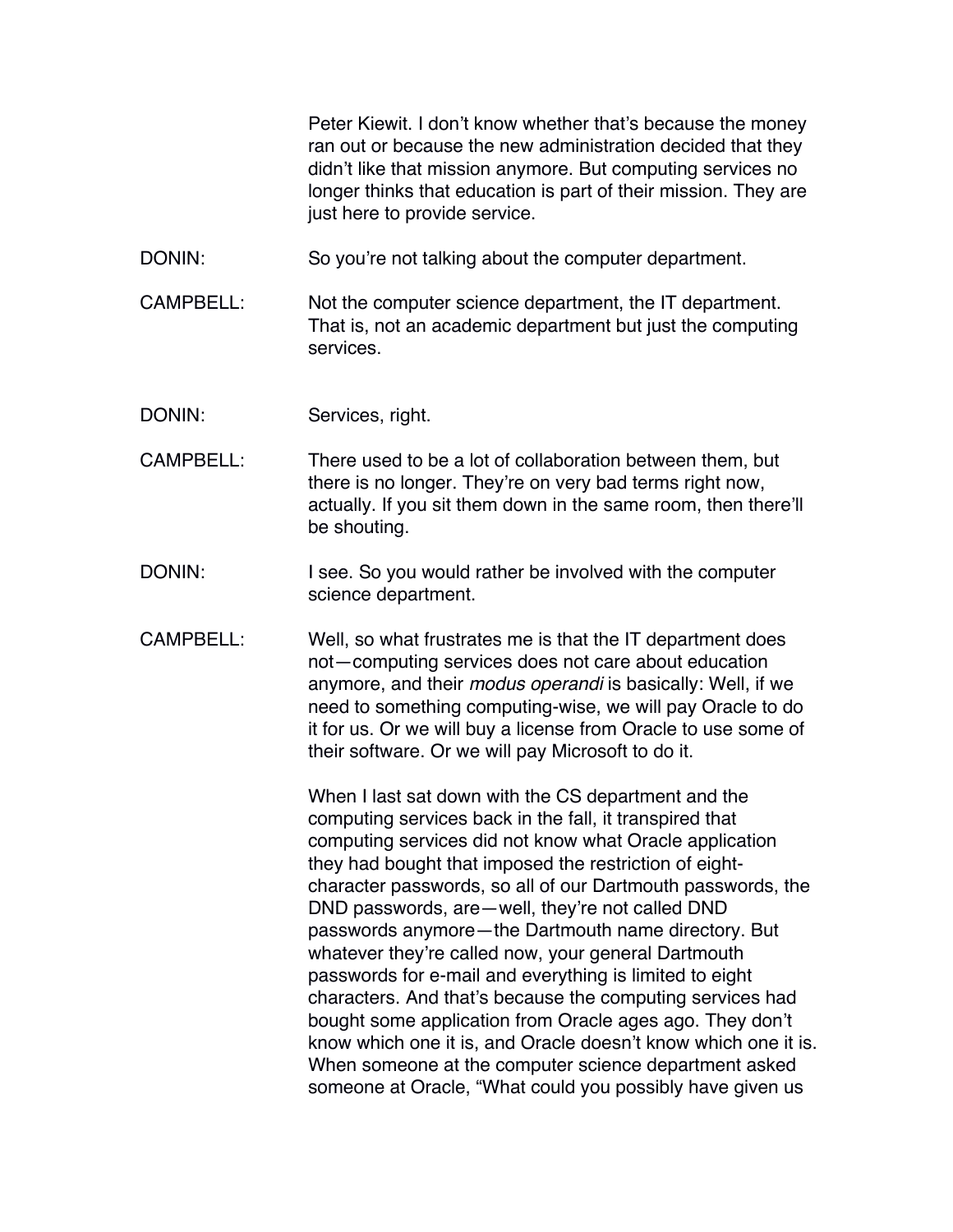that mandates eight-character passwords?" Oracle didn't know. So, I mean, maybe it was just different people at Oracle and whatever, and Oracle's an enormous organization, so—I don't know how much credence to give to that, but the computing services didn't know which Oracle application still required eight-character passwords.

When I e-mailed computing services two years asking them, "Why do we still have eight-character passwords? I know the technical reason why we had eight-character passwords in 1988, but that technical reason no longer applies as of about two years ago." They said, "We're still trying to work on getting rid of these legacy applications." That was two years ago, and they haven't gotten rid of them yet, apparently, and they don't even know which ones they are.

- DONIN: So where are we going with this?
- CAMPBELL: Just remarking on frustration with the way that computing at Dartmouth happens.
- DONIN: Right, right.
- CAMPBELL: Now, it's very frustrating to me, especially because of the education aspect. That is, computing services doesn't believe that education is part of their mission, *but* everything they do that is visible or that has consequences for the students *has* some influence on the students' education. And so if Dartmouth, which is, you know, an eminent university well, not university; I mean college, I guess—really is a university, no matter what Daniel Webster thinks—besides, he's dead [chuckles]—
- DONIN: [Chuckles] Right, right.
- CAMPBELL: Not that I think that it's bad for Dartmouth to maintain a focus on undergraduate education, but it really is a university.

Anyway, computing services does have an influence on students' education, and Dartmouth is a very high-profile educational institution, where a lot of future economic leaders are currently taking classes as we speak. And so they're going to learn from this, *Oh, well, using eightcharacter passwords for everything, that's perfectly okay*.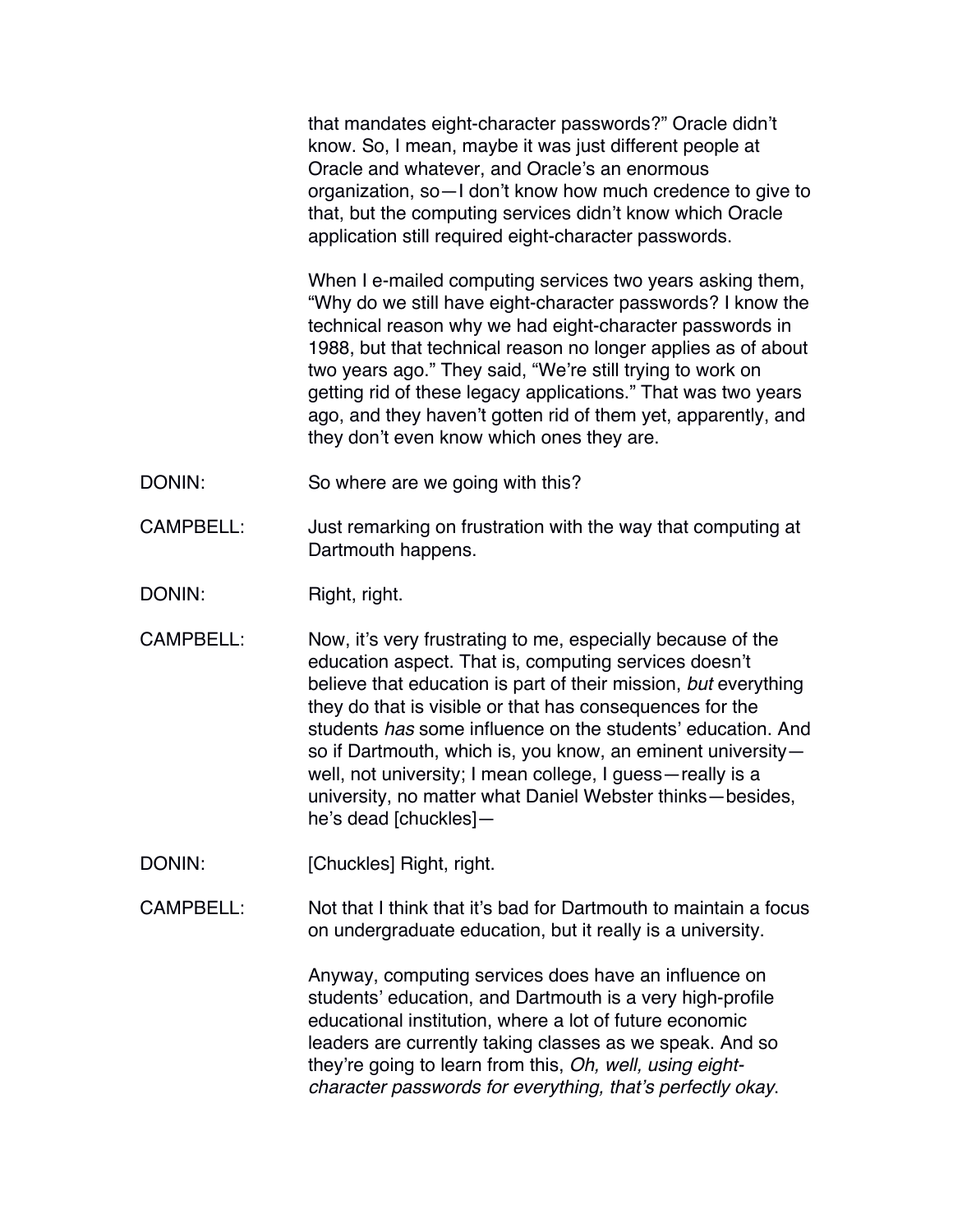And they're going to learn from other things computing services does that, for instance, when you connect your computer to a WiFi network, that, well, it brings up sort of a log-in screen that say, "Hey, you should download this program and run it on your computer and enter your Dartmouth credentials in order to get on the network, so it'll be faster. Otherwise, you have to use the slow network."

That's a really bad idea. I mean, yeah, the operators of Dartmouth's network aren't going to do anything malicious through that, but anyone could just set up another WiFi network that is also called Dartmouth Public, that looks the same and seems to work the same way but sends off your username and password to some database somewhere. And so the message that computing services is giving here is that this stuff it okay and they're giving this message to people who are going to be responsible for major economic decisions in the coming decades. And so those decisions are going to be very much vulnerable to remote influences that they didn't think of because they're just, well, "Okay, these computing practices are perfectly okay 'cause Dartmouth does them, right?"

- DONIN: So.
- CAMPBELL: Unfortunately, I don't think that computing services likes me, and—

DONIN: Your chances of getting a job with them, I guess—

- CAMPBELL: Oh, yeah, I wouldn't want to work with them for various reasons, but—so I sat down and talked with some of the computing services folks a few years ago, when some network changes were happening, and the folks I talked to were pretty reasonable, although one of them I think has just been fired. I don't know why he was fired, but—
- DONIN: Well, there's a lot of that that's been going on.

CAMPBELL: Right.

DONIN: So that wouldn't work for you, but it's possibly you could stay within the Dartmouth community as part of computer science.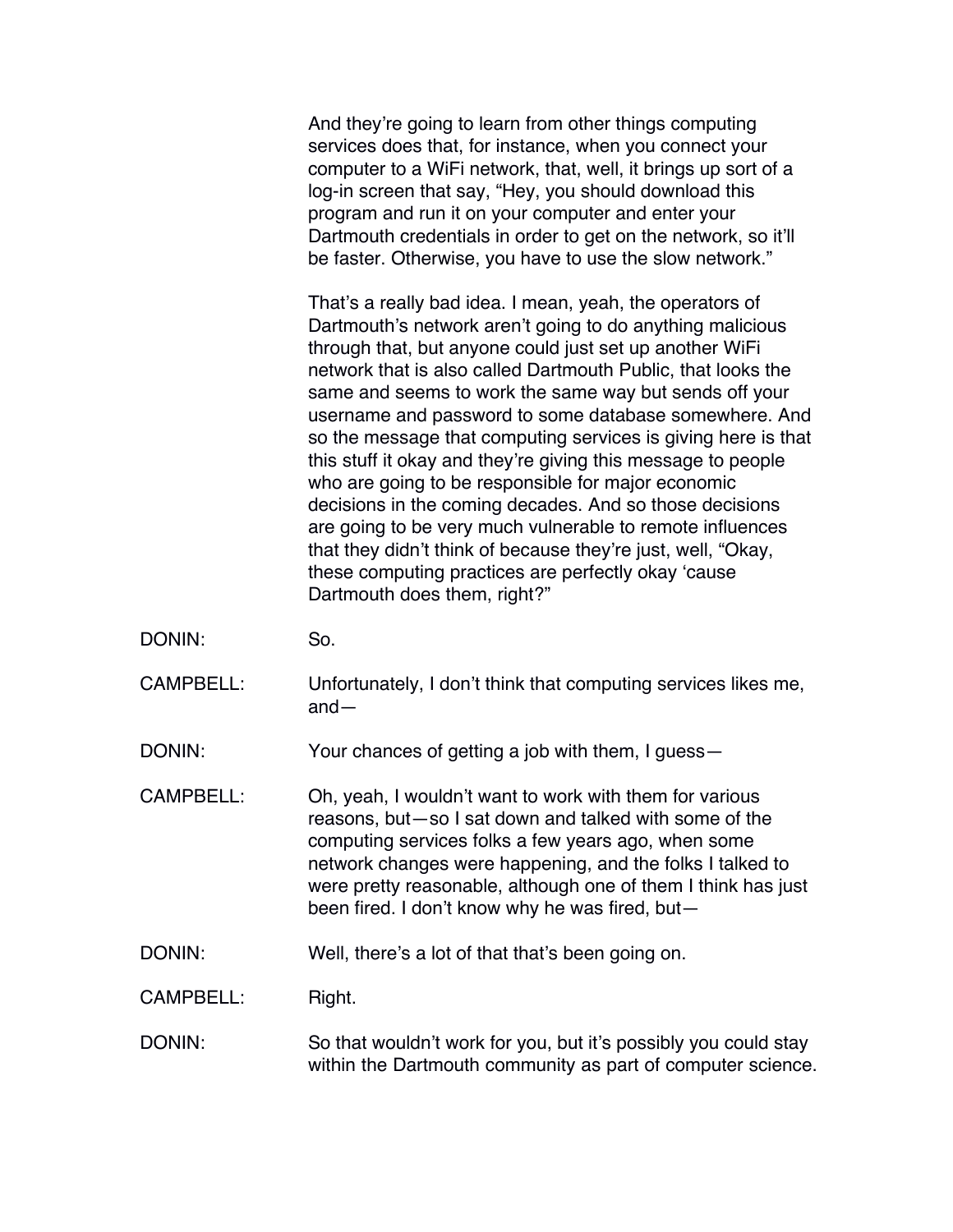CAMPBELL: Yeah, something like that. Or math. Or something. I don't know. DONIN: Right. So how would you describe your relationship with the Dartmouth community? There isn't much of one. CAMPBELL: No, there isn't. DONIN: Is that fair to say? CAMPBELL: Yeah. DONIN: Right. You're here to finish your job as an undergrad. CAMPBELL: Yeah. DONIN: And the chances are you'll probably not have much of a relationship with the community. CAMPBELL: Mm-hm. DONIN: But will you take away some feeling of having belonged here? CAMPBELL: Um— DONIN: When all is said and done, you walk away with your diploma? CAMPBELL: Honestly, I don't know. I had a pretty good feeling of belonging here during and shortly after trips, but I don't think that persisted very long. DONIN: Right, right. CAMPBELL: I'm reminded of something that an English professor told me here, which was that until about 20 years ago, the freshman seminars or, well, the intro writing classes—I'm not sure whether freshman seminars were a thing back then, but anyway, the intro writing classes were all run by the English department, and for many years, they were all based on *Paradise Lost*. So now the writing classes are on, well, writing, and the freshman seminars are on a variety of

different subjects.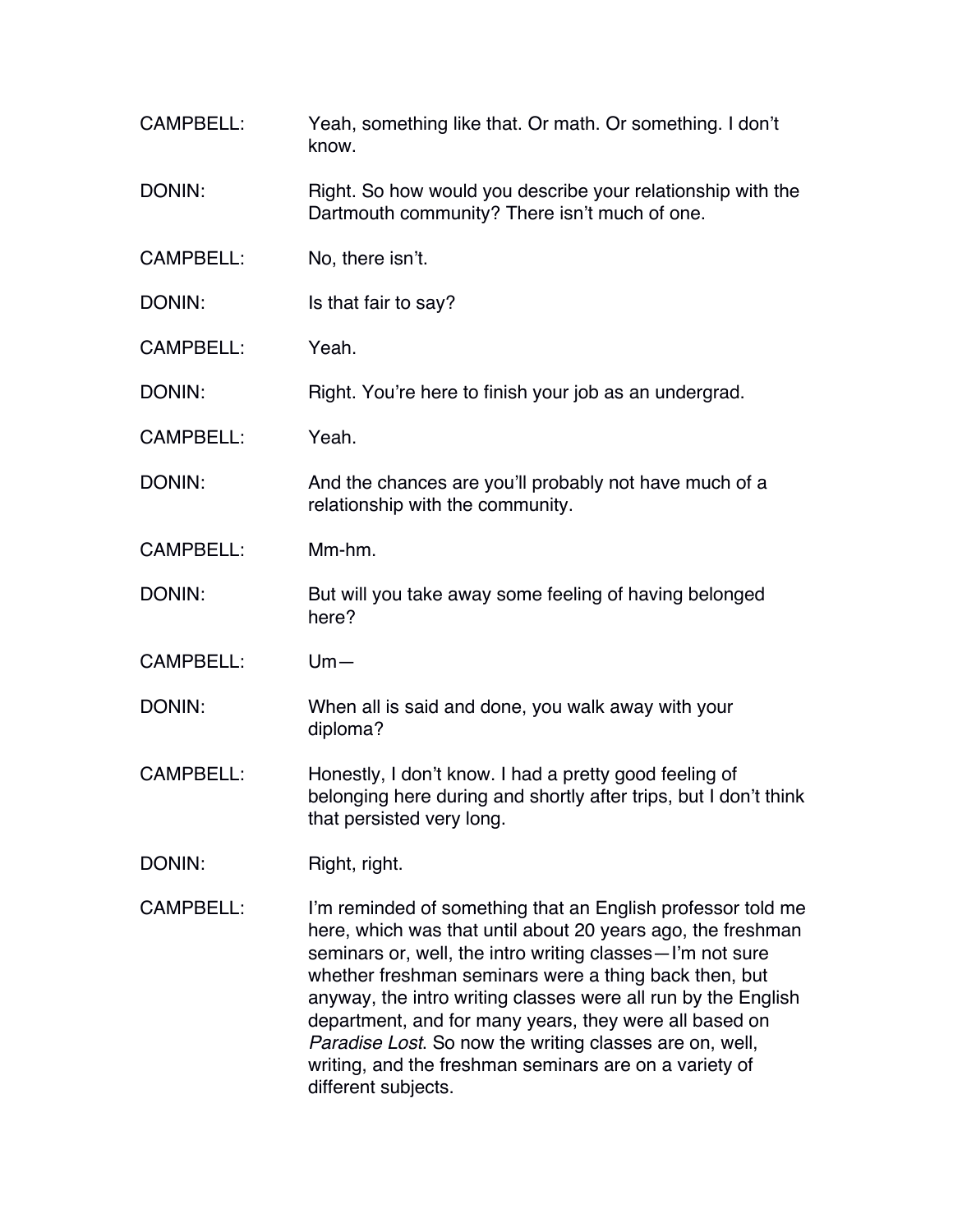| DONIN:           | Right.                                                                                                                                                                                                                                                                                                                                                                                                                                                                                                                                                                                                                                                                                                                                                                                                    |
|------------------|-----------------------------------------------------------------------------------------------------------------------------------------------------------------------------------------------------------------------------------------------------------------------------------------------------------------------------------------------------------------------------------------------------------------------------------------------------------------------------------------------------------------------------------------------------------------------------------------------------------------------------------------------------------------------------------------------------------------------------------------------------------------------------------------------------------|
| <b>CAMPBELL:</b> | But it used to be that they were all <i>Paradise Lost</i> . This had<br>the effect that $-$                                                                                                                                                                                                                                                                                                                                                                                                                                                                                                                                                                                                                                                                                                               |
| DONIN:           | Now, you're talking about while you were-                                                                                                                                                                                                                                                                                                                                                                                                                                                                                                                                                                                                                                                                                                                                                                 |
| <b>CAMPBELL:</b> | Oh, no.                                                                                                                                                                                                                                                                                                                                                                                                                                                                                                                                                                                                                                                                                                                                                                                                   |
| DONIN:           | No, this was a long time ago.                                                                                                                                                                                                                                                                                                                                                                                                                                                                                                                                                                                                                                                                                                                                                                             |
| <b>CAMPBELL:</b> | This stopped happening 20 years ago.                                                                                                                                                                                                                                                                                                                                                                                                                                                                                                                                                                                                                                                                                                                                                                      |
| DONIN:           | Oh, it stopped happening. Sorry. Right.                                                                                                                                                                                                                                                                                                                                                                                                                                                                                                                                                                                                                                                                                                                                                                   |
| <b>CAMPBELL:</b> | Yeah. Actually, I think it stopped happening about 30 years<br>ago, but the English department, for about 10 years or<br>something like that, had split it up into a choice between<br><i>Paradise Lost</i> and a few other standard books. But while it<br>was Paradise Lost, it had the effect that everybody coming<br>into Dartmouth got a, well, a common cultural experience<br>and a common vocabulary from Paradise Lost. That is, they<br>were all able to, you know, quote scenes from Paradise Lost<br>and recognize images from it and so on. And that gave<br>Dartmouth students and alums a common vocabulary, so if<br>two Dartmouth alums from wildly different class years ran<br>into one another many years later, then they might start the<br>conversation by quoting Paradise Lost. |
| DONIN:           | Mm-hm. Can you imagine that happening now? No.                                                                                                                                                                                                                                                                                                                                                                                                                                                                                                                                                                                                                                                                                                                                                            |
| <b>CAMPBELL:</b> | No. Well, for a couple of reasons. One is that people don't<br>really respect Paradise Lost all that much, and the other is,<br>well, I think that there are probably far too many parties<br>involved in running freshman seminars to agree that they<br>should all divert them back to one bit of source material.                                                                                                                                                                                                                                                                                                                                                                                                                                                                                      |
| DONIN:           | Right. Right.                                                                                                                                                                                                                                                                                                                                                                                                                                                                                                                                                                                                                                                                                                                                                                                             |
| <b>CAMPBELL:</b> | Although I should add that I later had another conversation<br>with this same professor who told me about this, when I think<br>she was in a slightly worse mood [chuckles], and she said<br>that, "Well, that sort of provided a common cultural                                                                                                                                                                                                                                                                                                                                                                                                                                                                                                                                                         |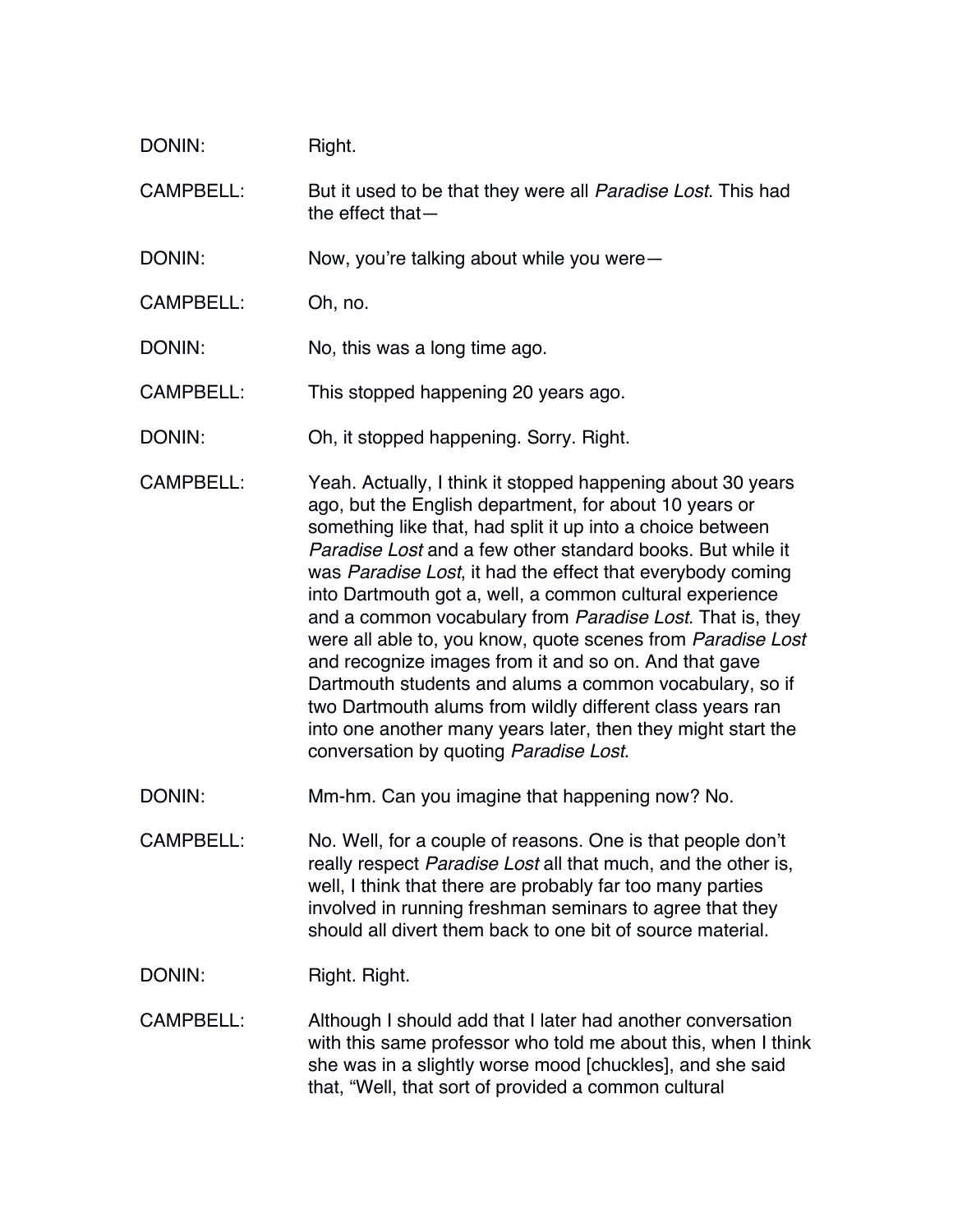vocabulary, but mostly it served to put a thin intellectual veneer over a fundamentally anti-intellectual group of people being trained to be middle managers."

| DONIN:           | Oh, interesting.                                                                                                                                                                                                                                                                                                                                                                                                                                                  |
|------------------|-------------------------------------------------------------------------------------------------------------------------------------------------------------------------------------------------------------------------------------------------------------------------------------------------------------------------------------------------------------------------------------------------------------------------------------------------------------------|
| <b>CAMPBELL:</b> | [Chuckles.]                                                                                                                                                                                                                                                                                                                                                                                                                                                       |
| DONIN:           | Interesting. Do you agree with that?                                                                                                                                                                                                                                                                                                                                                                                                                              |
| <b>CAMPBELL:</b> | Well, I wasn't around when they were doing Paradise Lost,<br>so it's hard-                                                                                                                                                                                                                                                                                                                                                                                        |
| DONIN:           | No, but the concept of putting a thin intellectual veneer.                                                                                                                                                                                                                                                                                                                                                                                                        |
| <b>CAMPBELL:</b> | Do you mean do I think that's what-is it plausible that that's<br>what was happening, or do I think that was a good idea?                                                                                                                                                                                                                                                                                                                                         |
| DONIN:           | Was it plausible that that was happening?                                                                                                                                                                                                                                                                                                                                                                                                                         |
| <b>CAMPBELL:</b> | Oh, it's certainly plausible to me that was happening. I think<br>that a lot of Dartmouth students have a very-well, this is<br>going to sound extremely snooty, I'm sure, but there are a lot<br>of Dartmouth students who have a very cavalier attitude<br>toward intellectual pursuits. And I know that totally sounds,<br>you know, like an armchair philosopher-curmudgeon<br>bemoaning the rise of the unwashed masses and some such<br>nonsense like that- |
| DONIN:           | [Chuckles.]                                                                                                                                                                                                                                                                                                                                                                                                                                                       |
| <b>CAMPBELL:</b> | - but if I just sit around in FoCo or something or a dining hall,<br>listening to conversations around me-well, there's a lot of-<br>I know this is going to sound very pretentious, but there's a<br>lot of pretty shallow gossip about frat basements and a lot<br>of-I'm not sure-dismissive talk about classwork. Not really<br>dismissive so much as it's sort of-                                                                                           |
| DONIN:           | It's not the focus of a lot of the students here.                                                                                                                                                                                                                                                                                                                                                                                                                 |
|                  | CAMPBELL: Yeah it's a chore And I think that considering it a chore can                                                                                                                                                                                                                                                                                                                                                                                           |

CAMPBELL: Yeah, it's a chore. And I think that considering it a chore can easily be a—well, I think that that can be a valid perspective in the institution if the classes are used as sort of an excuse to get interesting people together looking at similar subjects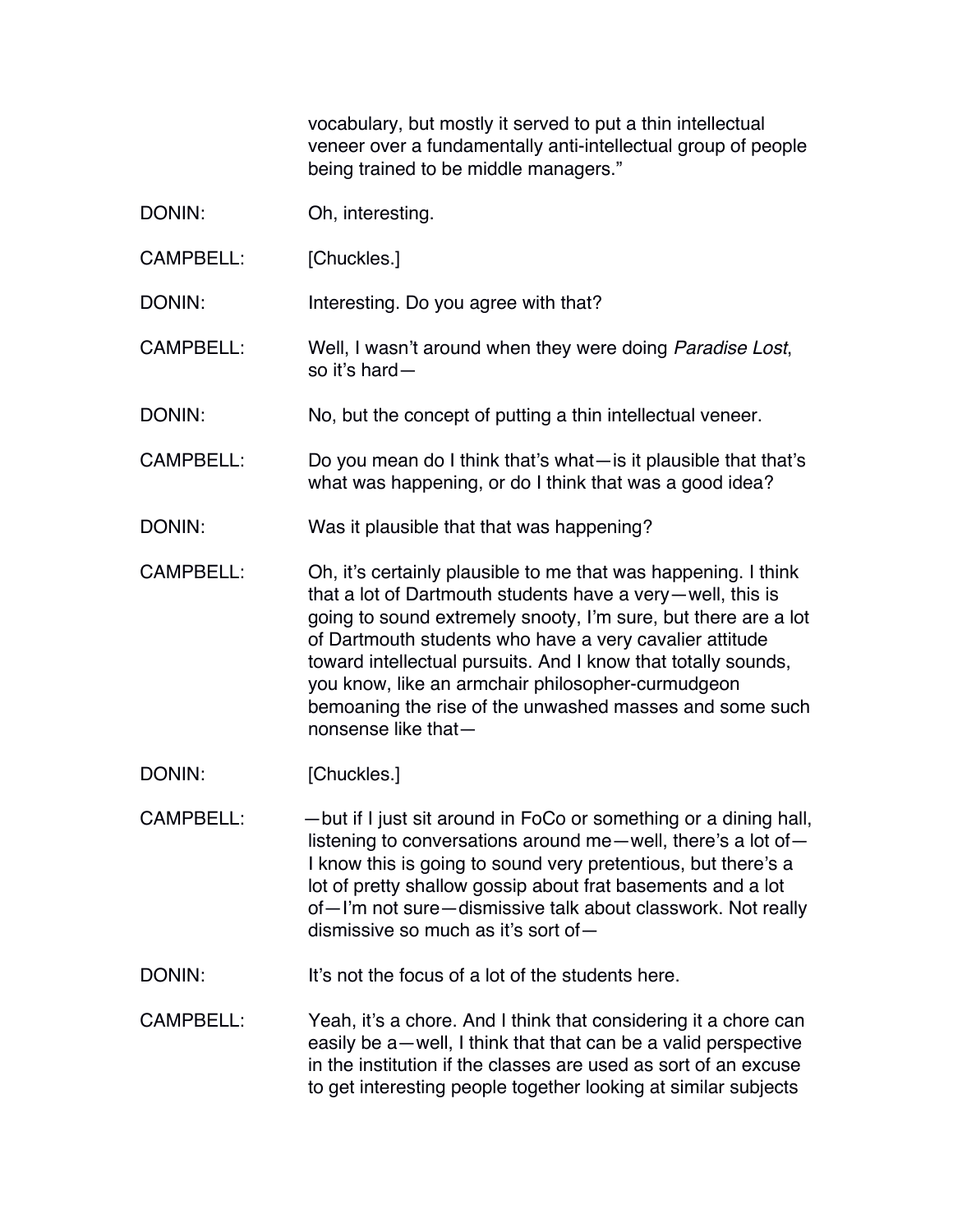and similar classes of ideas so that they can interact with one another over a lot of interesting ideas, in which case the class*work* per se is not necessarily the most important thing. Fundamentally, the purpose of a university is to get a lot of interesting, smart people together in one place.

- DONIN: Mm-hm.
- CAMPBELL: But I don't think that's really the phenomenon that I'm observing, when I hear what I call dismissive talk about classwork.
- DONIN: Right, right. So that's why you don't engage with those people.
- CAMPBELL: Yeah, I suppose so. I'm also not very good at meeting people. I'm not terribly *a priori* outgoing.

Now, one thing that I have liked a great deal in my experience at Dartmouth is being a TA. I would like to do that again sometime, although I'm running out of time to do that, I suppose. And I guess now I'm kind of that creepy old guy who's still around.

- DONIN: [Laughs.]
- CAMPBELL: So I don't know whether—well, I mean, there are grad student TAs.

DONIN: Sure.

CAMPBELL: And they're creepier and older than I am, right?

- DONIN: Well, I hope you achieve that. I hope you achieve your graduation and become a TA. It'd be great. Great for Dartmouth.
- CAMPBELL: I was thinking of being a TA while still an undergrad.
- DONIN: Oh, an undergrad. Can you do that? Oh, I didn't know you could do that.
- CAMPBELL: Oh, yeah, yeah. I've been a TA several times as an undergrad. My freshman winter, I was a TA for the intro CS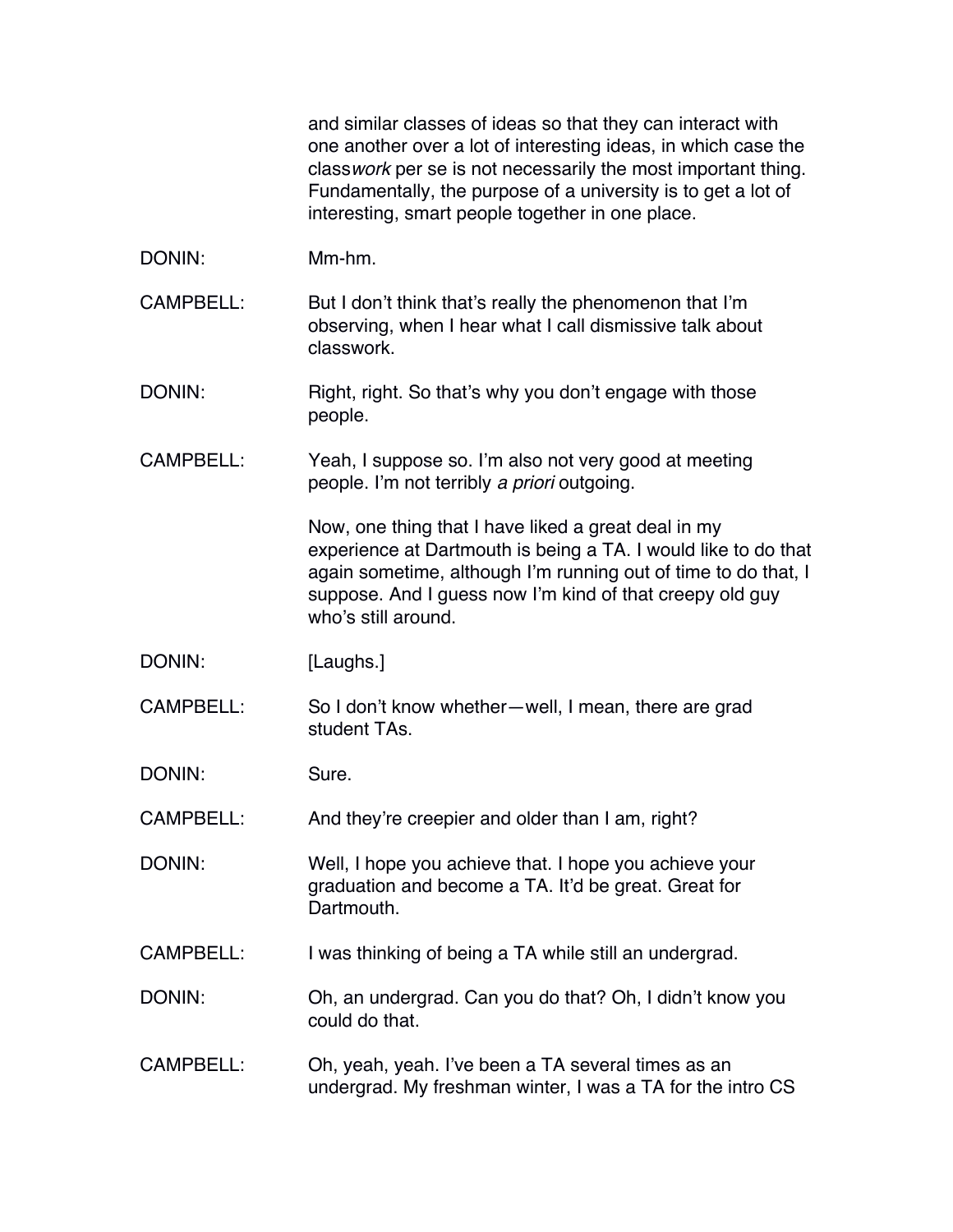class, CS 8, and it was a lot of fun. And I TA'd that class again the next fall. And I also TA'd a math class, Math 32, The Shape of Space. But I would like to do more of that 'cause, well,—

- DONIN: Could you identify that as your community here at Dartmouth?
- CAMPBELL: How do you mean?

DONIN: Well, I mean, it sounds like you feel comfortable. You belong there and it gives you pleasure to be doing that.

- CAMPBELL: Well, being a TA doesn't confer community intrinsically. It has the effect that I interact with a bunch of people that I don't know or didn't previously know.
- DONIN: On a regular basis.

CAMPBELL: Yeah, on a regular basis, although in most cases, the interaction is fairly limited. In some cases, I've met some people who are interesting and have had good conversations with them afterward and kept in touch with them, but most of the time, the interaction is fairly minimal, partially because a lot of students don't drop by office hours or whatever—well, not in office hours for undergrad TA, but lab hours or whatever—and explore much on their own.

> Actually, this is something that I find frustration about Dartmouth culture in general: There's not a great deal of exploration. So I wanted to go to MIT. I'd wanted to go to MIT for a long time, and I hung around MIT a lot when I was in high school, and, yeah, I'm wearing an MIT t-shirt right now from a program where I taught classes at MIT to high school students. I think this shirt is from when I was teaching classes there my freshman winter and spring.

> But anyway, MIT—well, I think the culture may have changed a little bit in the past few years, since I've been hanging around there a great deal. Maybe not. I don't know. But MIT really encourages exploration. It's really in the culture. So if you're admitted to MIT and you're coming for orientation week or if you're a high school student in the area who can pass off as a freshman at MIT, which was not too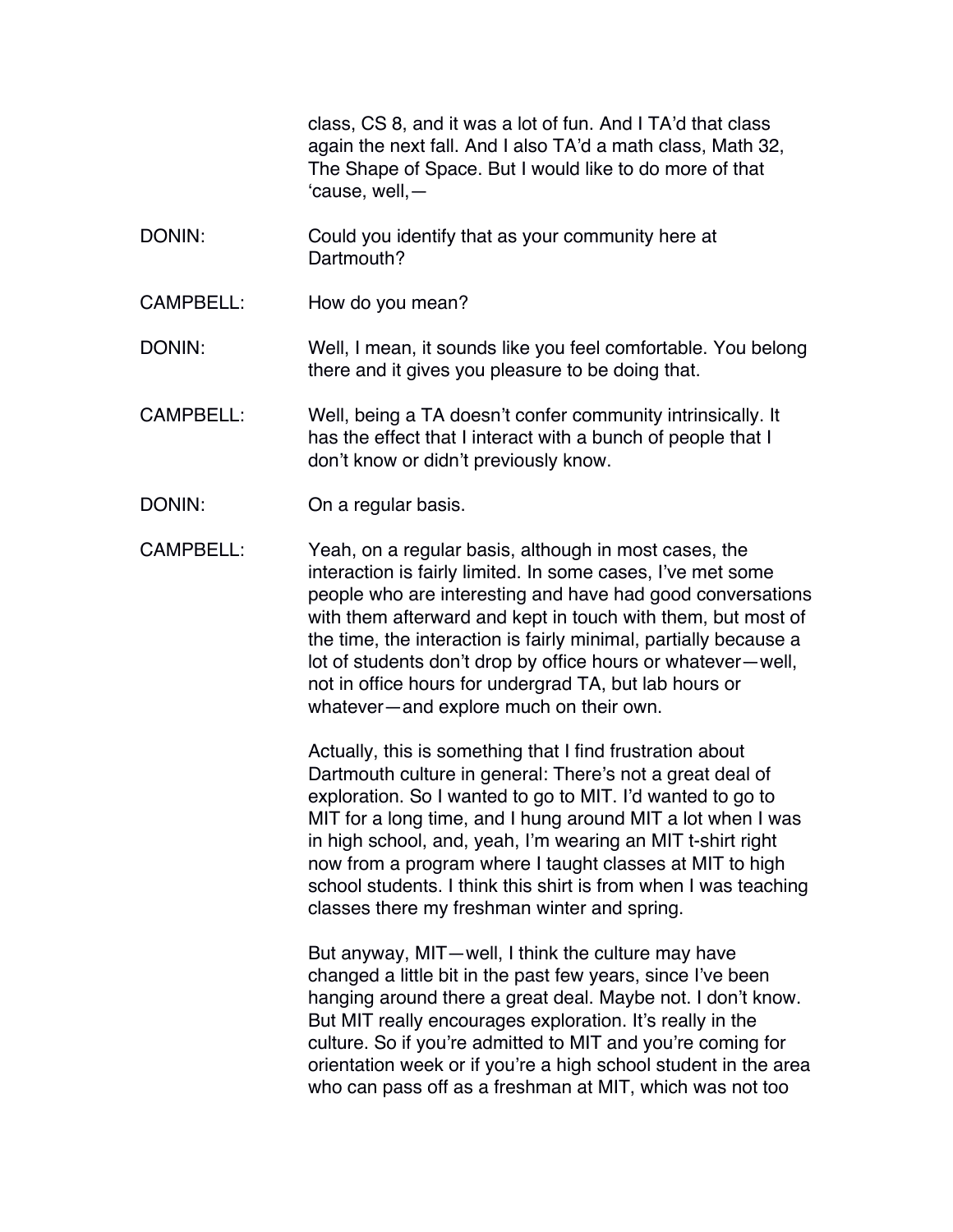hard for me to do, then there are tours of the campus called the "orange tours." Now, these are not official tours in any capacity. These are not run by the administration or anything like that. These are run entirely by students, all named Jack Florey.

DONIN: [Chuckles.] Who is Jack Florey?

CAMPBELL: Well, Jack Florey is the fellow who runs the orange tours.

DONIN: I see. Okay.

CAMPBELL: And they are tours of the roofs and tunnels and stuff at night, when the campus police are not around or—well, if they are, then Jack Florey has a collection of walkie-talkies to communicate about when that stuff happens.

- DONIN: So I can't see this happening at Dartmouth.
- CAMPBELL: No, this doesn't happen at Dartmouth. Dartmouth doesn't have a culture of exploration and of hacking. I mean, if a police car ended up on the top of Baker Tower, people would find that really weird, but that sort of thing happens regularly at MIT, as part of their hacking culture.
- DONIN: Right.
- CAMPBELL: Well, not a police car, actually; there was only one of those. But, still, that sort of thing is a common occurrence at MIT, and it's really part of the culture. That is not part of Dartmouth's culture. You're not supposed to upset the image of the college.

So I'm reminded, now, speaking of the image of the college the: fall that I got here there was a debate between the Democratic presidential candidates. And I wasn't terribly interested in the debate, but I was rather flabbergasted that Dartmouth had set down rules saying, "You may not have campaign posters hanging in your windows" or anything like that. You're not s'posed to upset the image of the college. And the Green was—well, the Green had a little speech cage separated from the rest of it by a bunch of metal barriers.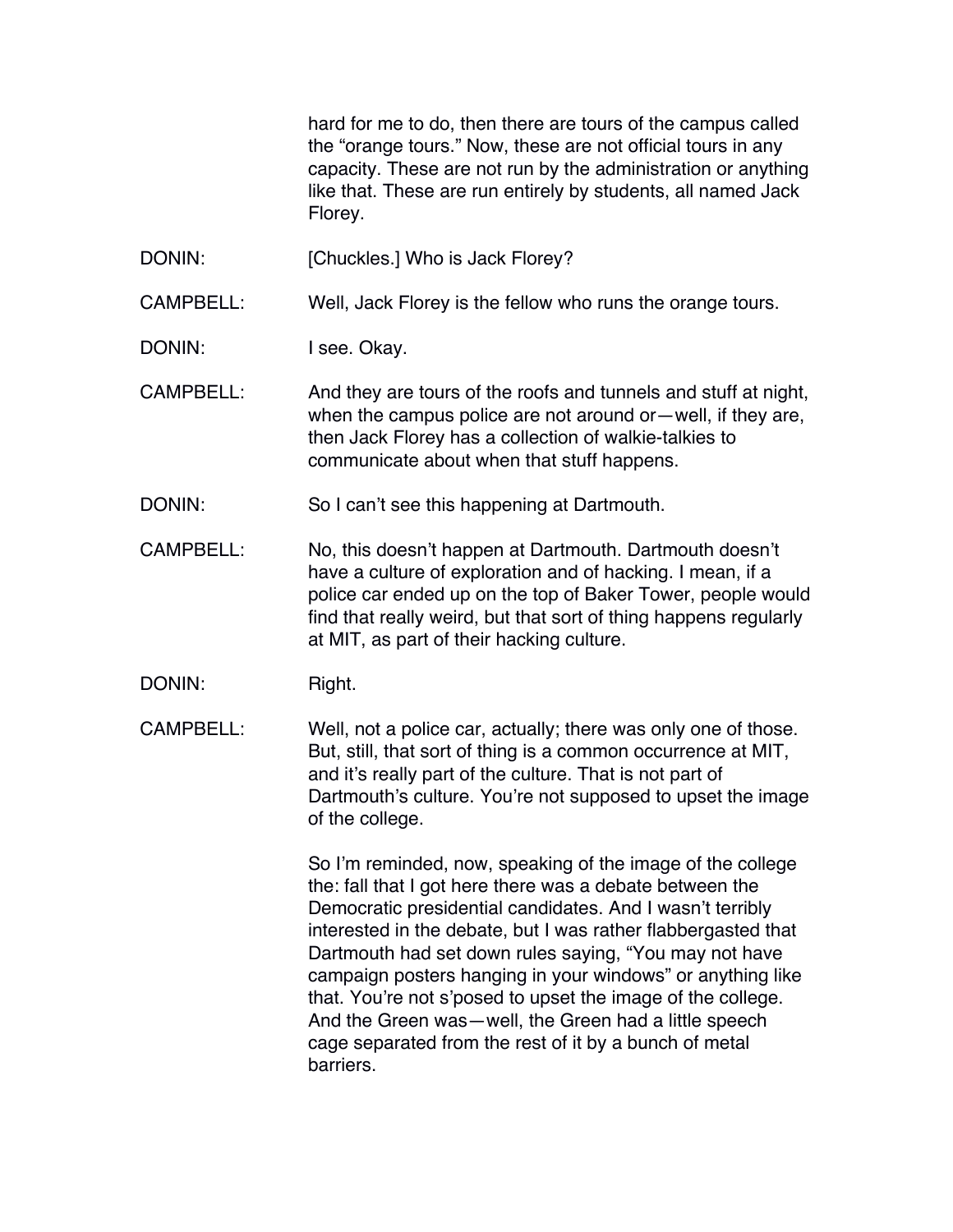| DONIN: | Oh, yes, I remember. |
|--------|----------------------|
|--------|----------------------|

CAMPBELL: And I found this appalling. Now, the Green is not public property. It's not the property of the town. It's property of Dartmouth College, so the First Amendment does not apply to it. But I found it flabbergasting enough that I decided that I would make a, well, I suppose political sign and walk around outside the speech cage, showing the First Amendment. And I went and also asked the people standing in the speech cage, "Why are you standing in there?"

> The speech cage was also carefully placed so that none of the television cameras would be pointing at it. There was some other stuff going on in the Green. There was some platform for talking heads to be yammering at cameras and stuff, but it was all oriented so that the cameras were facing the Hop and not the people on the Green. I mean, not the people with political signs, so that, you know, the rest of the world wouldn't see Dartmouth being politicized, wouldn't see the actual political inclinations of this college.

I sort of wish that it had been public property so that I would have had standing to, you know, walk around with the First Amendment. But as is, an S&S officer, after I was parading around there for, like, a half hour or so, asked me to leave, so I went and stood on the corner of the street nearby and talked to one reporter.

- DONIN: And that was your introduction to political misconduct here at Dartmouth.
- CAMPBELL: Yeah, I suppose so.
- DONIN: [Laughs.]
- CAMPBELL: I haven't gotten involved in political groups at Dartmouth, but I get the impressions that politics at Dartmouth has changed a little bit since the '60s, when students came and occupied Parkhurst.
- DONIN: Yes. Yes, I think you're probably right. Probably right. But you didn't get involved in anything while you were here.
- CAMPBELL: Not in the student groups on campus. I have gotten involved